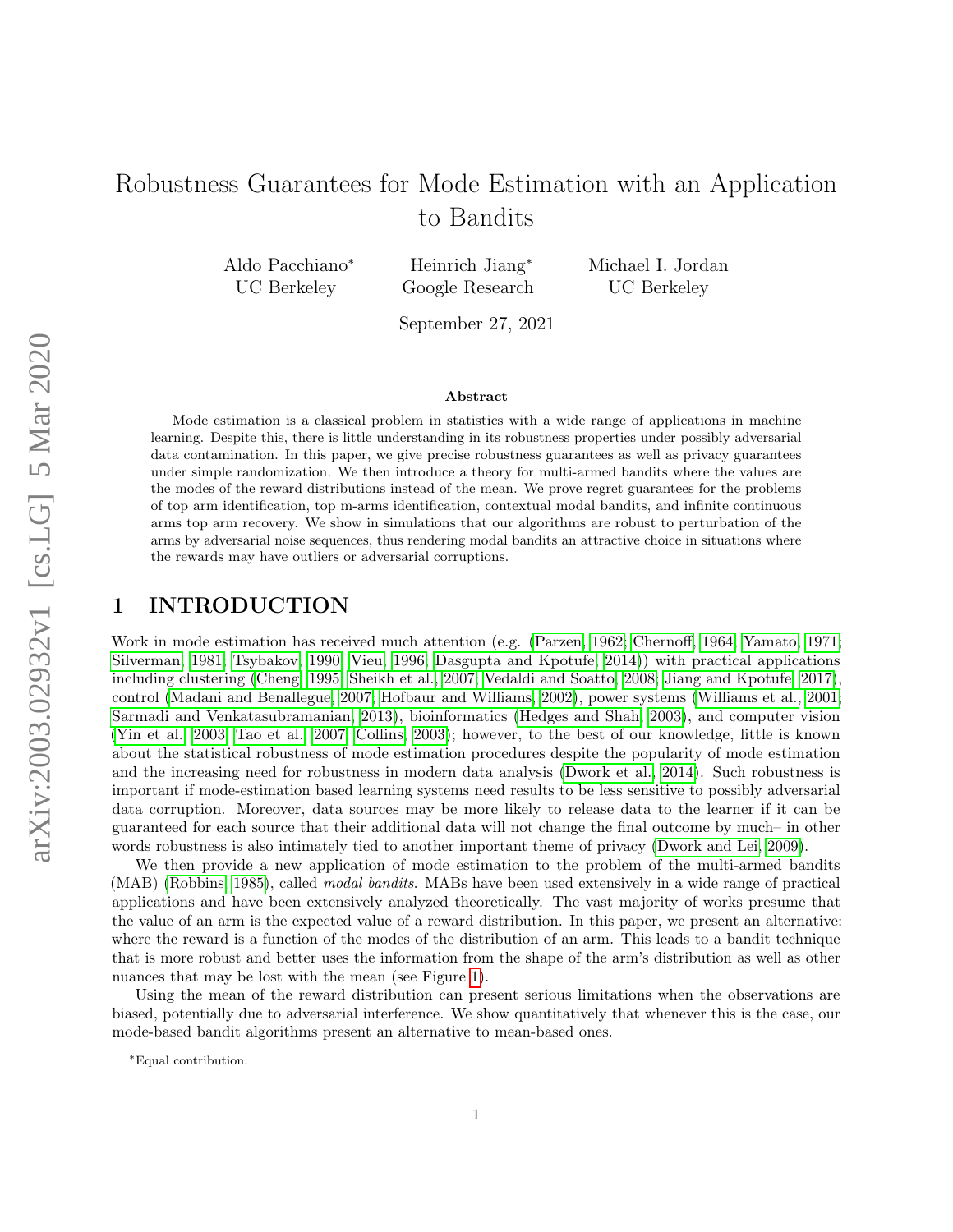Another situation where modal bandits are useful is when the agent already has samples from the arms, but has only one shot to select an arm to pull. Here, the agent may be more interested in optimizing what is likely to happen rather than the choice that is optimal in expectation. For example, when a risk-averse agent needs to decide between a decision that is likely to have small gains and a decision that has a small chance of high gains but large chance of no effect and prefers the former.



Figure 1: Two distributions with the same mean. Their underlying structure can be quite different.

In this paper we assume each arm is a distribution over vectors in  $\mathbb{R}^D$  with density f and a set of modes  $\mathbb{M} \subset \mathbb{R}^D$ . We model the reward of an arm as given by a 'score' function that takes M as input and outputs a value in [0, 1]. Although our results can be extended to other more general definitions and more complex modal behaviors, such as scoring functions depending on the value of the m-th most likely mode or the distance between the smallest and the largest mode, in this paper we focus on the case when scoring functions depend only on the most likely mode. Details of a more general setting involving scoring functions depending on multiple modes is laid out in the Appendix. We proceed to define the notion of mode and score function we will use to analyze the modal bandit problem.

<span id="page-1-0"></span>**Definition 1.1** (Mode). Suppose that f is a density over  $\mathbb{R}^D$ . x is a mode of f if  $f(x') \leq f(x)$  for all  $x' \in \mathbb{R}^D$ .

We focus on the case when the score function takes as input the maximum mode. For density  $f$  we denote its maximum density mode as  $mode(f)$ . Since the later is simply a point in  $\mathbb{R}^D$ :

**Definition 1.2** (Score Function). A score function on a density with domain  $\mathbb{R}^D$  is a map  $r : \mathbb{R}^D \to [0,1]$ . The reward of an arm with associated density f equals  $r(model(f))$ 

We assume that the rewards are in [0, 1] but it is clear that the results can be extended to any compact interval in R. Definition [1.1](#page-1-0) can be relaxed to allow modes be local maximas instead of global maximas and our analysis can handle the case where the density has multiple modes and the reward is a function of these modes. We call this relaxed notion p-modes and provide analogues of our results for p-modes in the Appendix.

## 2 CONTRIBUTIONS AND RELATED WORK

#### 2.1 Mode Estimation

[\(Tsybakov, 1990\)](#page-13-3) gave one of the first nonparametric analyses of mode estimation using a kernel density estimator for a unimodal distribution on  $\mathbb{R}^{\tilde{D}}$  and established a lower bound estimation rate of  $\tilde{\Omega}(n^{1/(4+D)})$ . [\(Dasgupta and Kpotufe, 2014\)](#page-12-1) gave an analysis of the k-nearest neighbor density estimator and provided a procedure based on this density estimator and nearest neighbor graphs which can recover the modes in a multimodal distribution and attained the minimax optimal rate.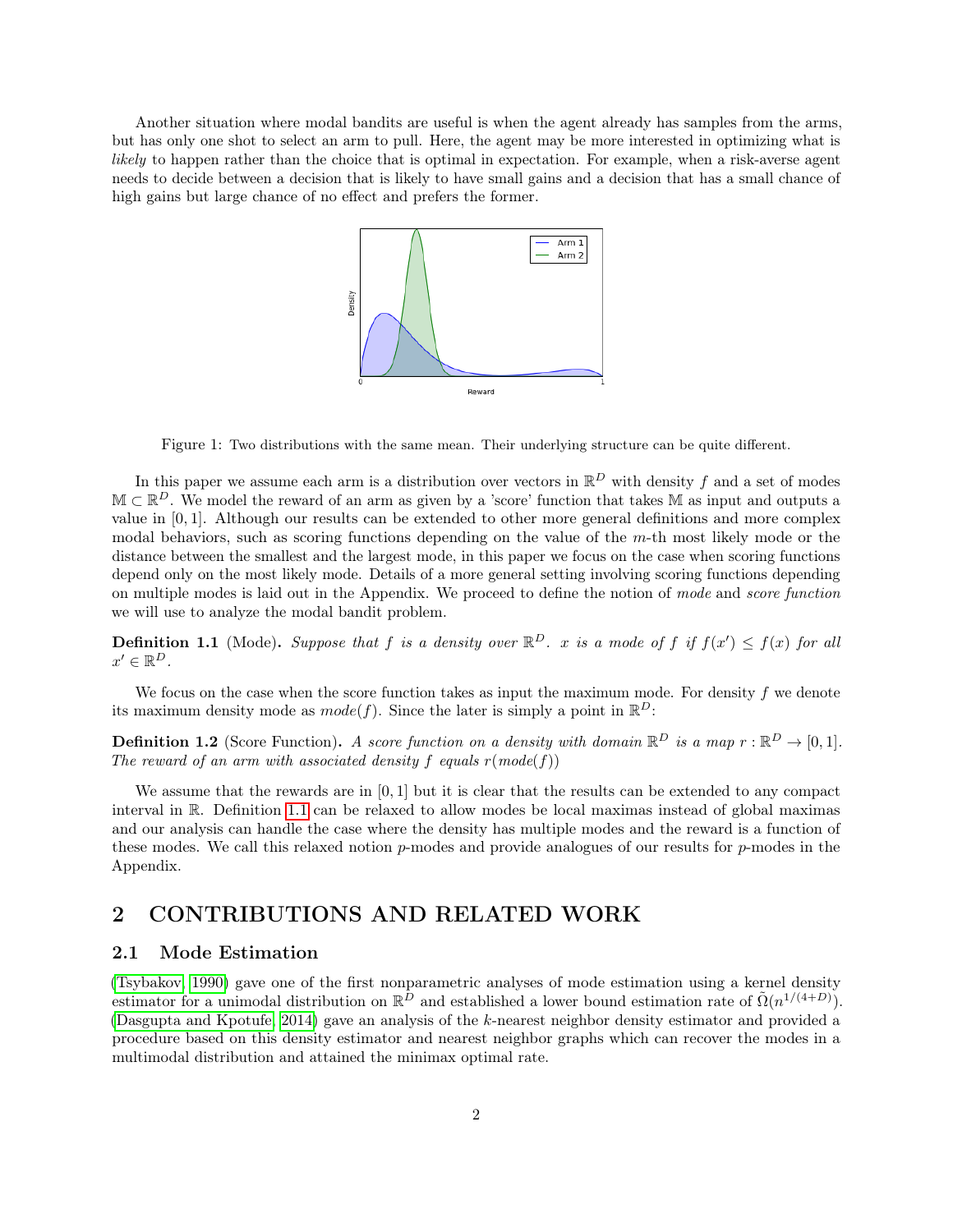In Section [3,](#page-3-0) we present Algorithm [1](#page-3-1) which finds the highest density mode. In the Appendix we show this algorithm can be adapted to the case when we may care about the p-th highest modes instead. This comes from a simple modification to the mode-seeking algorithms in [\(Dasgupta and Kpotufe, 2014;](#page-12-1) [Jiang](#page-13-7) [and Kpotufe, 2017\)](#page-13-7). We then treat the mode estimation procedure as a black box as it works without any a-priori knowledge of the density and only requires mild regularity assumptions on the density.

We build on mode estimation in the following ways. We show that our mode estimation algorithm is statistically robust to certain amounts of adversarial contamination. We then propose and analyze a differentially private mode estimation algorithm. To our knowledge, this is the first time robustness or privacy guarantees have been provided for a mode estimation procedure.

In Section [7,](#page-9-0) we analyze the contextual modal bandit. In order to do this, we must estimate the modes of the arm's conditional density (conditioned on the context) given samples from the joint density. Thus, we develop a new procedure to estimate the modes of a conditional density given samples from the joint density. We show that it recovers the modes with statistical consistency guarantees and it is practical since it has similar computational complexity to that of Algorithm [1](#page-3-1) and again treat it as a black box. Estimating the modes of a conditional density may be of independent interest because a number of nonparametric estimation problems can be formulated in this way [\(Chen et al., 2016\)](#page-12-7).

#### 2.2 Modal Bandits

We then apply mode estimation results to the stochastic MAB problem where the player chooses an arm index  $i \in [K]$  which produces a reward from a density  $f_i : [0,1] \to \mathbb{R}^D$  with set of modes  $\mathbb{M}_i$  and maximum mode  $\theta_i$ . The player's objective is to choose the density -henceforth referred to as arm - with optimal modal score  $r : \mathbb{R}^D \to \mathbb{R}$ . We analyze different problems related to this setup. We start by introducing some results concerning mode estimation in Section [3.](#page-3-0) Our contributions also include analogous results to familiar ones in the classical MAB setting.

- In Sections [4](#page-6-0) and [5,](#page-7-0) we study top arm identification. We present Algorthm [3,](#page-6-1) which is an analogue for the Upper Confidence Bound (UCB) strategy for modal bandits. Theorem [4.1](#page-6-2) then shows that we can recover the top-arm given n pulls where  $n$  is in terms of the optimality-gap of the arms. We then present Algorithm [5](#page-8-0) which is an analogue of UCB to recover the top  $m$  arms. Theorem [5.1](#page-8-1) gives guarantees on recovery of the top m arms.
- In Section [6](#page-8-2) we introduce two new notions of regret for modal bandits. The first is an analogue of a familiar notion of pseudo-regret from the classical stochastic MAB. The second notion of regret is based on the sample mode estimates, which can be compared to familiar notion of regret computed over sample means. We then attain analogous bounds which are tight up to logarithmic factors.
- In Section [7,](#page-9-0) we introduce contextual modal bandits where the environment samples a context from  $\mathbb{R}^d$  from some sampling distribution and is revealed to the learner. We show that a simple uniform sampling strategy can *directly* recover the optimal policy *uniformly* over the context space.

#### 2.3 Other approaches to robust bandits

A recent approach of [\(Szorenyi et al., 2015\)](#page-13-15) uses the quantiles of the reward distributions to value the arm. This approach indeed combats some of the limitations described above. Although using the quantiles of the reward distribution is a simple and reasonable approach in many situations where using the mean fails, using the modes of the reward distribution has properties which are not offered by using the quantiles.

First, unlike quantiles, our method is robust against constant probability noise so as long as this noise is not too concentrated to form a new mode. Second, if the distribution has rewards concentrated around a few regions, this method adapts to those regions. In particular, the learner need not know the locations, shapes, or intensity of these regions– no a priori information about the density is needed. If one used the quantiles, then there is still the question of which quantile to choose.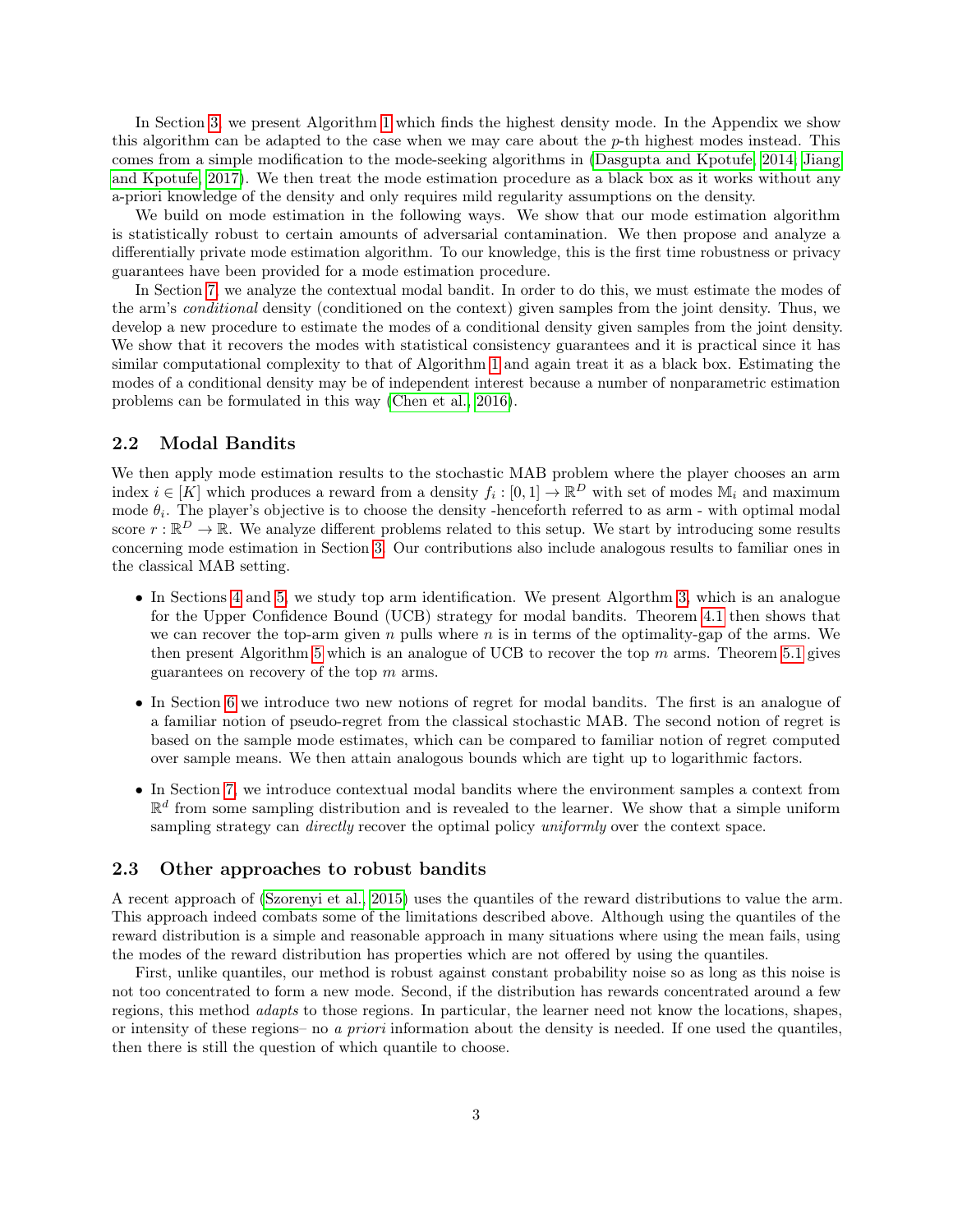In the situation where the reward depends on a *hidden* and *non-stationary* context, the mean and quantile could possibly not even converge while the modes of the reward distribution can remain stable. It is a reasonable assertion that the performance of an arm can depend on the state of the environment which the learner does not have access to. Suppose that the hidden context can take on values  $H_1$  or  $H_2$  sampled by the environment but not revealed to the learner. If the context is  $H_i$ , then let the reward be  $\mathcal{N}(\mu_i, \sigma^2)$  where  $\mathcal{N}$ denotes the normal distribution,  $\mu_1 \neq \mu_2$  and  $\sigma > 0$ . Now suppose that the sampling distribution from which the environment chooses the hidden context is not stationary but can vary over time. In such a situation, both the mean and quantile could change drastically and the estimates of mean or quantile can possibly not converge; moreover in this situation any confidence interval typical in MAB analyses is also rendered meaningless and thus the learner would fail when using mean or quantiles. However, the modes of the reward distribution  $(\mu_1 \text{ and } \mu_2)$  will not change.

#### <span id="page-3-0"></span>3 MODE ESTIMATION

#### 3.1 Algorithm and analysis

In this section, we show how to estimate the mode of a distribution given i.i.d. samples. The results are primarily adapted from known results about nonparametric mode estimation [\(Dasgupta and Kpotufe, 2014;](#page-12-1) [Jiang and Kpotufe, 2017\)](#page-13-7). The density and mode assumptions are borrowed from [\(Dasgupta and Kpotufe,](#page-12-1) [2014\)](#page-12-1).

<span id="page-3-2"></span>**Assumption A1 (Modal Structure)** A local maxima of f is a connected region M such that the density is constant on  $M$  and decays around its boundaries. Assume that each local maxima of  $f$  is a point, which we call a mode. Let M be the modes of f, which we assume is finite. Then further assume that f is twice differentiable around a neighborhood of each  $x \in \mathcal{M}$  and f has a negative-definite Hessian at each  $x \in \mathcal{M}$ and those neighborhoods are pairwise disjoint.

<span id="page-3-1"></span>Algorithm 1 Estimating the mode Input: k and sample points  $X = \{X_1, ..., X_n\}.$ Define  $r_k(x) := \inf\{r : |B(x,r) \cap X| \geq k\}.$ Return  $\operatorname{argmin}_{x \in X} r_k(x)$ 

<span id="page-3-3"></span>**Theorem 3.1.** Suppose Assumption [A1](#page-3-2) holds and f is a unimodal density. There exists  $N_f$  depending on f such that for  $n \geq N_f$ , setting  $k = n^{4/(4+D)}$ , we have

$$
\mathbb{P}\left(|\hat{x} - mode(f)| \ge \frac{\sqrt{\log(1/\delta)}\log n}{n^{1/(4+D)}}\right) \le \delta,
$$

which matches the optimal rate for mode estimation up to log factors for fixed  $\delta$ . Where  $|\cdot|$  denotes the  $l_2$ norm of  $\mathbb{R}^D$ .

For the rest of the paper, we will assume these choices and thus Algorithm [1](#page-3-1) can be treated as a black-box mode estimation procedure. Thus, we define the following notion of sample mode:

**Definition 3.1.** For any set S of i.i.d. samples let mode(S) be the estimated mode of S from applying Algorithm [1](#page-3-1) under the settings of Theorem [3.1.](#page-3-3) In particular, the computation of mode on a set of points is understood to be w.r.t. a confidence setting  $\delta$ .

Let  $r : \mathbb{R}^D \to \mathbb{R}$  be a score function. If r is 1-Lipschitz, the following corollary holds: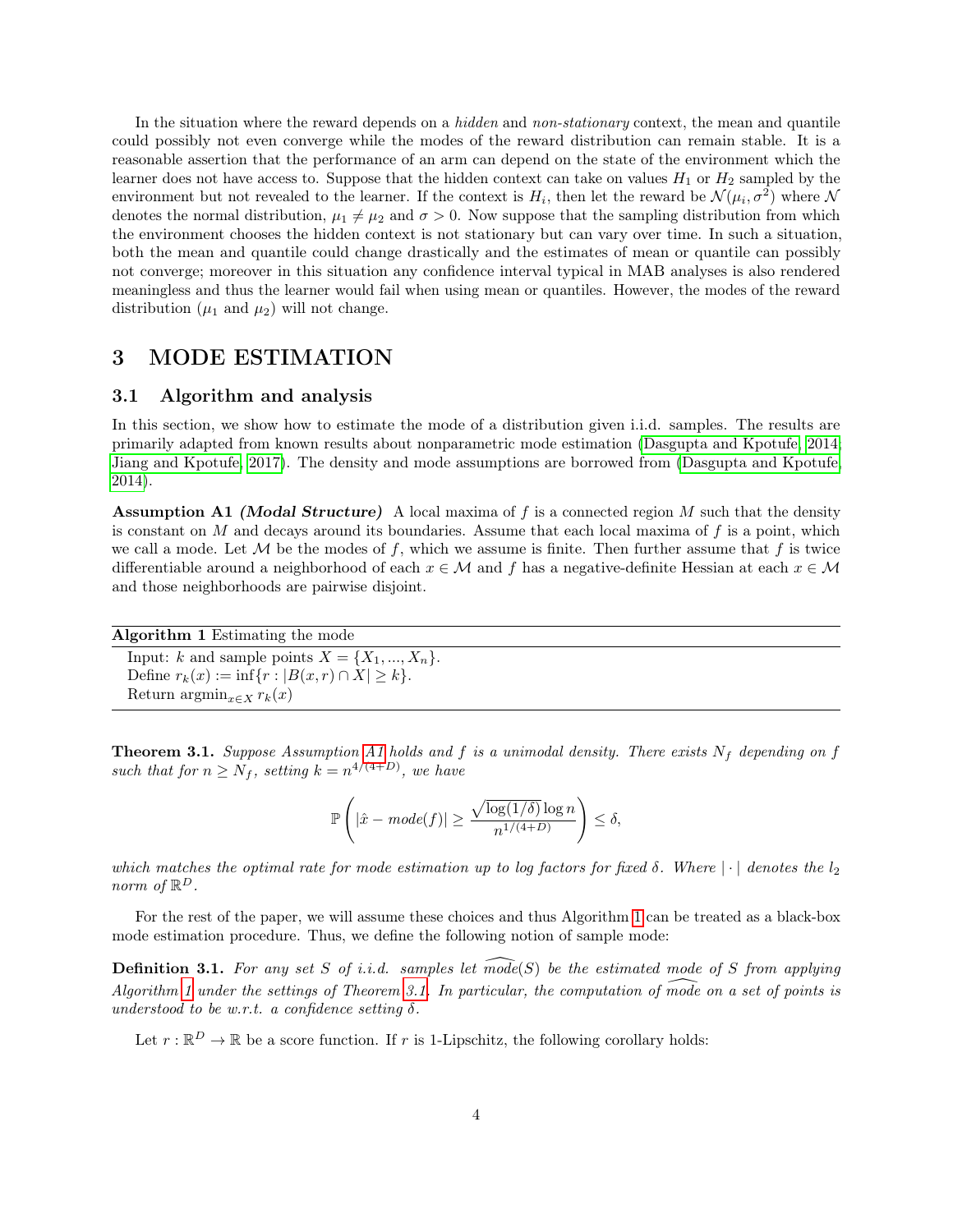Corollary 3.2. Assuming the same setup as Theorem [3.1,](#page-3-3) then:

$$
\mathbb{P}\left(|r(\hat{x}) - r(mode(f))| \ge \frac{\sqrt{\log(1/\delta)}\log n}{n^{1/(4+D)}}\right) \le \delta
$$

Although all of our results hold for densities over  $\mathbb{R}^D$ , and L-Lipschitz score functions r, in the spirit of simplicity, in the main paper we mostly discuss the case  $D = 1$ , score function  $r(x) = x$  and density f having domain [0, 1].

#### 3.2 Robustness of Mode Estimator

We show that our mode estimation procedure is robust to arbitrary perturbations of the arm's samples. It is already clear that the mode estimates are robust to any perturbation which is sufficiently far away from the mode estimate  $\hat{x}$  and that perturbations don't create high-intensity regions (i.e. there are no samples whose k-NN radius is smaller than that of  $\hat{x}$ ). In such a situation, it is clear that such perturbations will not change the mode estimator.

The result below provides insight into the situation where the perturbation can be chosen adversarially and in particular when such perturbation can be chosen near the original mode estimate. Specifically, we assume there are  $\ell$  additional points added to the dataset and the result bounds how much the mode estimate can change. We require  $\ell < k$ , because otherwise, an adversary can place the  $\ell$  points close together anywhere and create a new mode estimate arbitrarily far away from the original mode estimate when using Algorithm [1.](#page-3-1)

<span id="page-4-0"></span>**Theorem 3.3** (Robustness). Suppose that f is a unimodal density with compact support  $X \subseteq \mathbb{R}^D$  and f satisfies Assumption [A1.](#page-3-2) Then there exists constants  $C, C_1, C_2$ , depending on f such that the following holds for n sufficiently large depending on f. Let  $0 < \delta < 1$  and  $\ell > 0$  be the number of samples inserted by an adversary. Let  $\hat{x}$  be the mode estimate of Algorithm [1](#page-3-1) on n i.i.d. samples drawn from f and  $\tilde{x}$  be the mode estimate by Algorithm [1](#page-3-1) on that sample along with the  $\ell$  inserted adversarial samples. If k satisfies the following,

$$
k \ge C_1 \log(1/\delta)^2 \log n + \ell
$$
  

$$
k \le C_2 \log(1/\delta)^{2D/(4+D)} (\log n)^{D(4+D)} \cdot n^{4/(4+D)}.
$$

then with probability at least  $1 - \delta$ , we have

$$
|\hat{x} - \tilde{x}| \le C\sqrt{\log(1/\delta)} \cdot (\log n)^{1/4} \cdot (k - \ell)^{-1/4}
$$

.

.

*Proof.* Let  $x_0$  be the true mode of f. It suffices to show that for appropriately chosen  $\tilde{r}$ , we have

$$
\sup_{x \in B(x_0,r_0)} r_k(x) < \inf_{x \notin B(x_0,\widetilde{r})} r_{k-\ell}(x),
$$

where  $r_k(x)$  is the k-NN radius of any point x and  $r_0$  is the distance of  $x_0$  to the closest sample drawn from f. This is because when inserting  $\ell$  points, the adversary can only decrease the k-NN distance of any point up to its  $(k - \ell)$ -NN distance. Thus, if we can show that the above holds, then it will imply that  $|\hat{x} - \tilde{x}| \leq \tilde{r}$ .

We have that the above is equivalent to showing the following:

$$
\inf_{x \in B(x_0, r_0)} f_k(x) > \sup_{x \notin B(x_0, \widetilde{r})} f_{k-\ell}(x) \cdot \frac{k}{k-\ell},
$$

where  $f_k$  is the k-NN density estimator. Using k-NN density estimation bounds, we have the following for some constants  $C_3, C_4$ :

$$
\inf_{x \in B(x_0, r_0)} f_k(x) \ge f(x_0) - \frac{C_3 \cdot \log(1/\delta) \cdot \sqrt{\log n}}{\sqrt{k}},
$$
  

$$
\sup_{x \notin B(x_0, \widetilde{r})} f_{k-\ell}(x) \le f(x_0) - C_4 \left( \widetilde{r}^2 - \frac{\log(1/\delta) \cdot \sqrt{\log n}}{\sqrt{k-\ell}} \right)
$$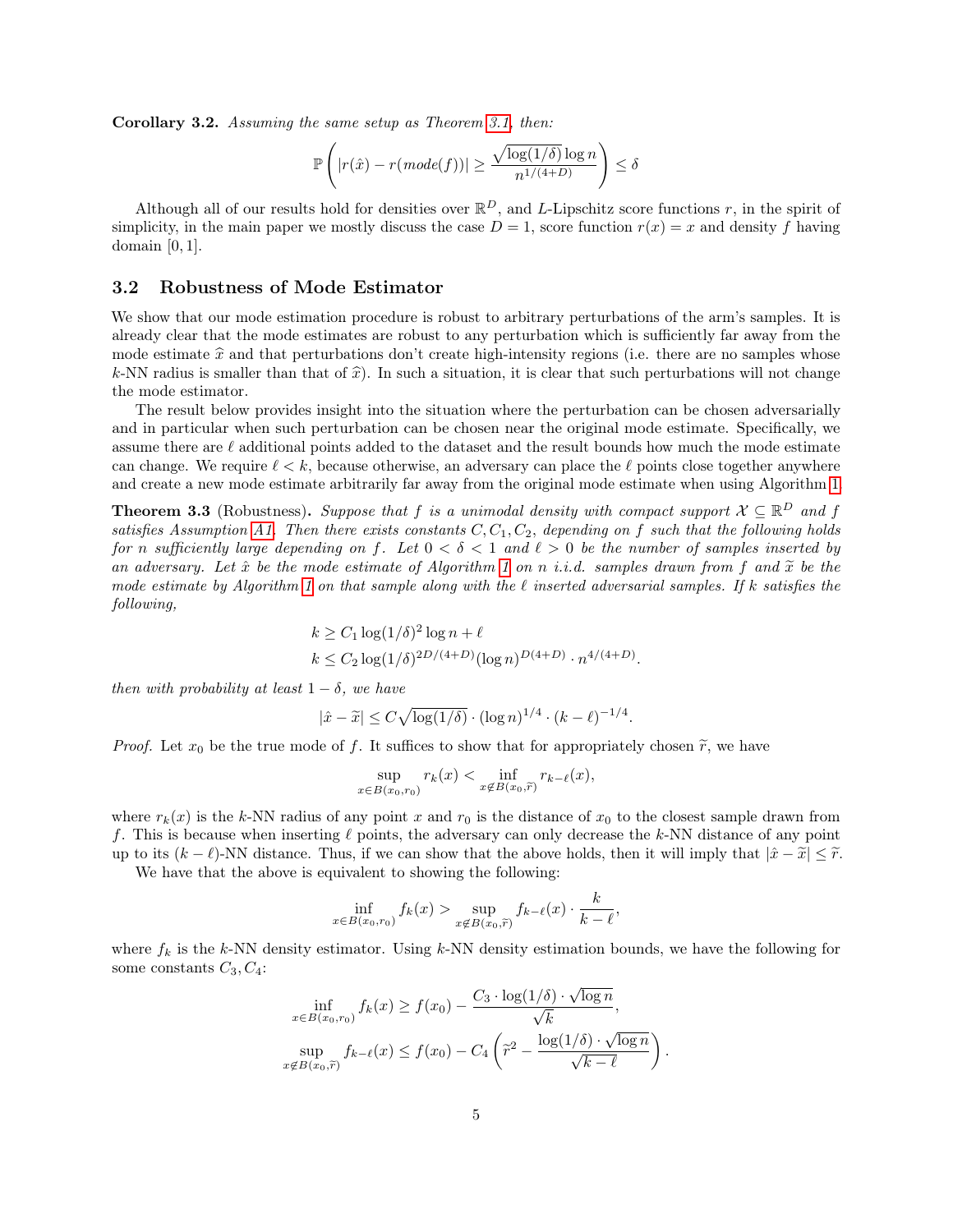The result then follows by choosing

$$
\widetilde{r}^2 \ge C \frac{\log(1/\delta) \cdot \sqrt{\log n}}{\sqrt{k - \ell}},
$$

for appropriate  $C$ , as desired.

#### 3.3 Differentially-Private Mode Estimation

In some applications such as healthcare, anonymization of the procedure is necessary and there has been much interest in ensuring such privacy [\(Dwork et al., 2006\)](#page-12-8). As it stands, Algorithm [1](#page-3-1) does not satisfy anonymization since the output is one of the input datapoints. We use the  $(\epsilon, \delta)$ -differential privacy notion of [\(Dwork et al., 2006\)](#page-12-8) (defined below) and show that a simple modification of our procedure can ensure this notion of privacy.

**Definition 3.2** (Differential Privacy). A randomized mechanism  $M : \mathcal{D} \to \mathcal{R}$  satisfies  $(\epsilon, \delta)$ -differential privacy if any two adjacent inputs  $d, d' \in \mathcal{D}$  (i.e. d and d' are sets which differ by at most one datapoint) if the following holds for all  $S \subset \mathcal{R}$ :

$$
\mathbb{P}\left(\mathcal{M}(d)\in S\right)\leq e^{\epsilon}\mathbb{P}\left(\mathcal{M}(d')\in S\right)+\delta.
$$

#### Algorithm 2 Differentially Private Mode Estimation

<span id="page-5-0"></span>Input:  $k, \sigma$ , and sample points  $X = \{X_1, ..., X_n\}.$  $\widehat{x} := \operatorname{argmin}_{x \in X} r_k(x)$ Return  $\hat{x} + \mathcal{N}(0, \sigma^2 I)$ 

To ensure differential privacy, we utilize the Gaussian noise mechanism (see [\(Dwork et al., 2006\)](#page-12-8)) to the final mode estimate. We now show that this method (Algorithm [2\)](#page-5-0) has differential privacy guarantees.

**Theorem 3.4.** Suppose that f is a unimodal density with compact support  $X \subseteq \mathbb{R}^D$  and f satisfies Assump-tion [A1.](#page-3-2) Then there exists constants  $C, C_1, C_2$ , depending on f such that the following holds for n sufficiently large depending on f. Let  $0 < \delta < 1$  and  $\epsilon > 0$ . Suppose that

$$
\sigma \ge C \log(2/\delta) \cdot (\log n)^{1/4} \cdot k^{1/4} \cdot \epsilon^{-1}.
$$

. If  $k$  satisfies the following,

$$
k \ge C_1 \log(1/\delta)^2 \log n + \ell
$$
  

$$
k \le C_2 \log(1/\delta)^{2D/(4+D)} (\log n)^{D(4+D)} \cdot n^{4/(4+D)}.
$$

then with probability at least  $1 - \delta$ , Algorithm [2](#page-5-0) is  $(\epsilon, \delta)$ -differentially private.

**Remark 3.5.** In particular, we see that taking  $k = n^{4/(4+D)}$ , we get that  $\sigma \approx \log(1/\delta)n^{-1/(4+D)} \cdot \epsilon^{-\epsilon} \to 0$ as  $n \to 0$ .

Proof. The result follows by Theorem 1 of [\(Okada et al., 2015\)](#page-13-16) and the global sensitivity of estimating the mode from Theorem [3.3.](#page-4-0)  $\Box$ 

Remark 3.6. For the remainder of the paper, unless noted otherwise, we assume that we use the mode estimator of Algorithm [1](#page-3-1) as a black-box using the settings of Theorem [3.1.](#page-3-3) It is straightforward to substitute the mode estimation procedure by modify the hyperparameter settings or use a different procedure Algorithm [2](#page-5-0) appropriately adjusting the guarantees.

 $\Box$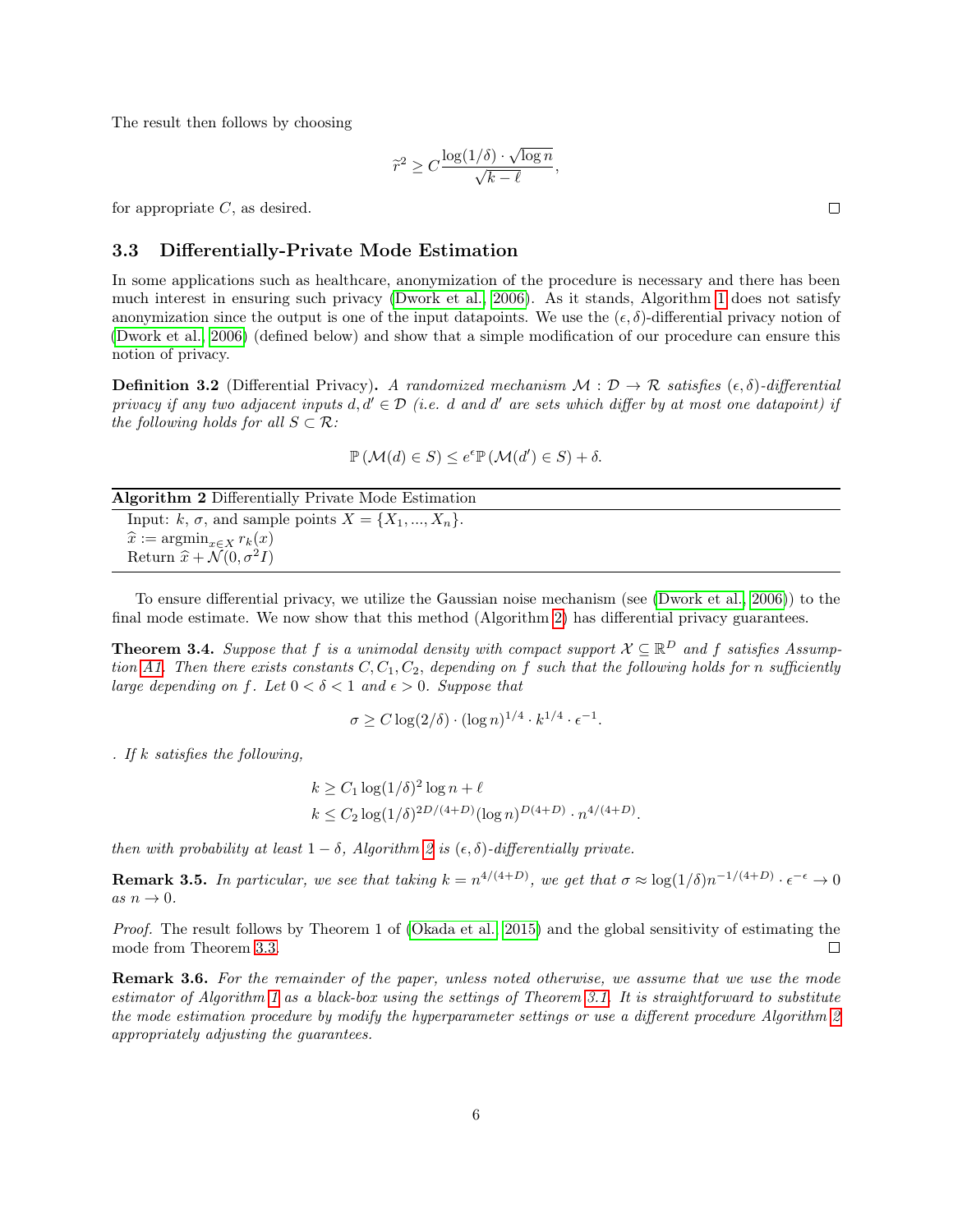## <span id="page-6-0"></span>4 TOP ARM IDENTIFICATION

As common to works in best-arm identification e.g. [\(Audibert and Bubeck, 2010;](#page-12-9) [Jamieson and Nowak, 2014\)](#page-13-17), we characterize the difficulty of the problem based on the gaps between the value of the arms to that of the optimal arm and the sample complexity can be written in terms of these.

**Definition 4.1.** Let  $f_i$  denote the density of the *i*-th arm's reward distribution. Let  $\theta_i$  be the top mode of  $f_i$ where  $\theta_1 \ge \theta_2 \ge \cdots \ge \theta_K$ . Then we can define the gap between an arm's mode and that of the optimal arm.

$$
\Delta_i := \theta_1 - \theta_i.
$$

Although we've indexed the arms this way, it is clear that the algorithms in this paper are invariant to permutations of arms.

|  | Algorithm 3 UCB Strategy |  |  |  |
|--|--------------------------|--|--|--|
|--|--------------------------|--|--|--|

<span id="page-6-1"></span>Input: Total time  $n$  and confidence parameter  $\delta$ .

Define  $S_i(t)$  be the rewards observed from arm i up to and include time t.

Let  $T_i(t)$  be the number of times arm i was pulled up to and including time t. i.e.  $|S_i(t)| = T_i(t)$ .

For  $t = 1, ..., n$ , pull arm  $I_t$ , where  $I_t$  is the following.

$$
\underset{i=1,...,K}{\text{argmax}} \left\{ \widehat{\text{mode}}(S_i(t-1)) + \frac{\log(1/\delta) \cdot \log(T_i(t-1))}{(T_i(t-1))^{1/(4+D)}} \right\}.
$$

We give the Upper Confidence Bound (UCB) strategy (Algorithm [3\)](#page-6-1). For each arm, we maintain a running estimate of the mode as well as a confidence band. Then at each round, we pull the arm with the highest upper confidence bound. When compared to the classical UCB strategy, we replace the running estimates of the mean and confidence band of the mean with the mode and the confidence band of the mode. Our sample complexities now depend on the confidence bands for mode estimation, which converge at a different rate than that of the mean.

We can then give the following result about Algorithm [3'](#page-6-1)s ability to determine the best arm.

<span id="page-6-2"></span>**Theorem 4.1.** [Top arm identification] Suppose  $\theta_1 > \theta_2$ . Then there exists universal constants  $C_0, C_1 > 0$ such that Algorithm [3](#page-6-1) with n timesteps and confidence parameter  $\delta/n$  satisfies the following. If

$$
n \geq PolyLog\left(\frac{1}{\delta},\sum_{i=2}^K\Delta_i^{-(4+D)}\right)\cdot \sum_{i=2}^K\Delta_i^{-(4+D)},
$$

where PolyLog denotes some polynomial of the logarithms of its arguments, then

$$
\mathbb{P}\left(\underset{i=1,\ldots,K}{\operatorname{argmax}}\left|\left\{t: I_t=i, 1\leq t\leq n\right\}\right|=1\right)\geq 1-\delta,
$$

where  $N_{f_i}$ 's are constants depending on  $f_i$  established in Theorem [3.1.](#page-3-3)

Remark 4.2. We can compare this to the analogous result for classical MAB [\(Audibert and Bubeck, 2010\)](#page-12-9) whose sample complexity (ignoring logarithmic factors) is of order  $\sum_{i=2}^{K} \Delta_i^{-2}$  (where the gaps here are w.r.t. the distributional means). Our sample complexity is quintic rather than quadratic in the inverse gaps due to the difficulty of recovering modes compared to recovering means. In fact, for  $K = 2$ , there exists two distributions such that we require sample complexity at least  $\Omega(\Delta_2^{-(4+D)})$  to differentiate between the two distributions. This follows immediately from lower bounds in mode estimation as analyzed in [\(Tsybakov,](#page-13-3) [1990\)](#page-13-3). Thus, our results are tight up to log factors.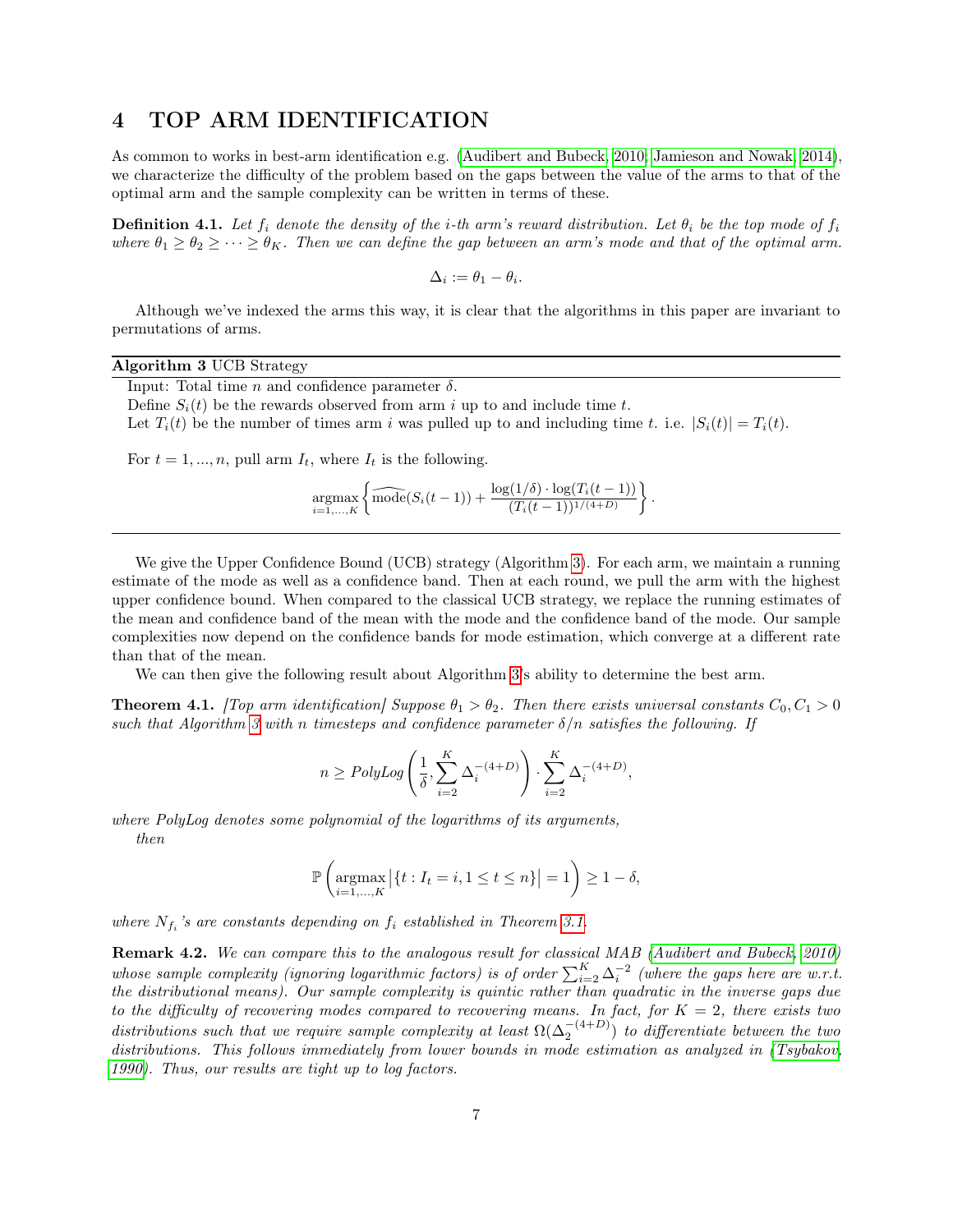#### Algorithm 4 Uniform Sampling Strategy

<span id="page-7-1"></span>Input: Total time  $n$  and confidence parameter  $\delta$ .

for  $t = 1$  to n do

Pull arm (where ties are broken arbitrarily)

$$
I_t := \underset{i=1,...,K}{\text{argmin}} \{T_i(t-1)\}.
$$

end for  $\widehat{\theta}_i := \widehat{\text{p-mode}}(S_i(n))$  for  $i = 1, ..., K$ Return top k arms according to  $\widehat{\theta}_i$  value.

We next introduce a simple uniform sampling strategy and give a PAC bound to obtain an  $\epsilon$ -optimal arm (which means its mode is within  $\epsilon$  of mode of the optimal arm).

This result can be compared to [\(Even-Dar et al., 2002\)](#page-12-10) for the classical MAB.

<span id="page-7-2"></span>**Theorem [4](#page-7-1).3.** [ $\epsilon$ -optimal arm identification] Let  $\epsilon > 0$ . If we run Algorithm 4 with n at least

$$
\max\left\{K(\log(K) + \log(1/\delta))^{5}\epsilon^{-5}\log(\epsilon^{-5}), K\max_{i\in[K]}N_{f_i}\right\},\
$$

then the arm with the highest sample mode is  $\epsilon$ -optimal with probability at least  $1 - \delta$ .

*Proof.* It suffices to choose  $n$  large enough such that

$$
|\widehat{\text{mode}}(S_i(n)) - \theta_i| \le \epsilon/2.
$$

Indeed, if this were the case, then if arm  $i \neq 1$  was selected as the top arm but not  $\epsilon$ -optimal, then

$$
\theta_i < \theta_1 - \epsilon \Rightarrow \theta_i + \epsilon/2 < \theta_1 - \epsilon/2
$$
\n
$$
\Rightarrow \text{mode}(S_i(n)) < \text{mode}(S_1(n)),
$$

a contradiction. Now from Theorem [3.1](#page-3-3) with confidence parameter  $\delta/K$ , it follows that it suffices to take

$$
n \ge K(\log(K) + \log(1/\delta))^{5} \epsilon^{-5} \log(\epsilon^{-5}),
$$

as desired.

 $\Box$ 

## <span id="page-7-0"></span>5 TOP-M ARM IDENTIFICATION

We next introduce a strategy to recover the top  $m$  arms. Let

$$
\widetilde{\Delta}_i = \begin{cases} \theta_i - \theta_{m+1} & \forall \theta_i \ge \theta_m \\ \theta_m - \theta_i, & \forall \theta_i \le \theta_{m+1} \end{cases}
$$

Definition 5.1 (Confidence bound). Define

$$
U(t,\delta) = (\log(ct^2) + \log(1/\delta)) \cdot \frac{\log(t)}{t^{1/(4+D)}},
$$

where  $c = \sum_{i=N_0}^{\infty} \frac{1}{i^2}$ .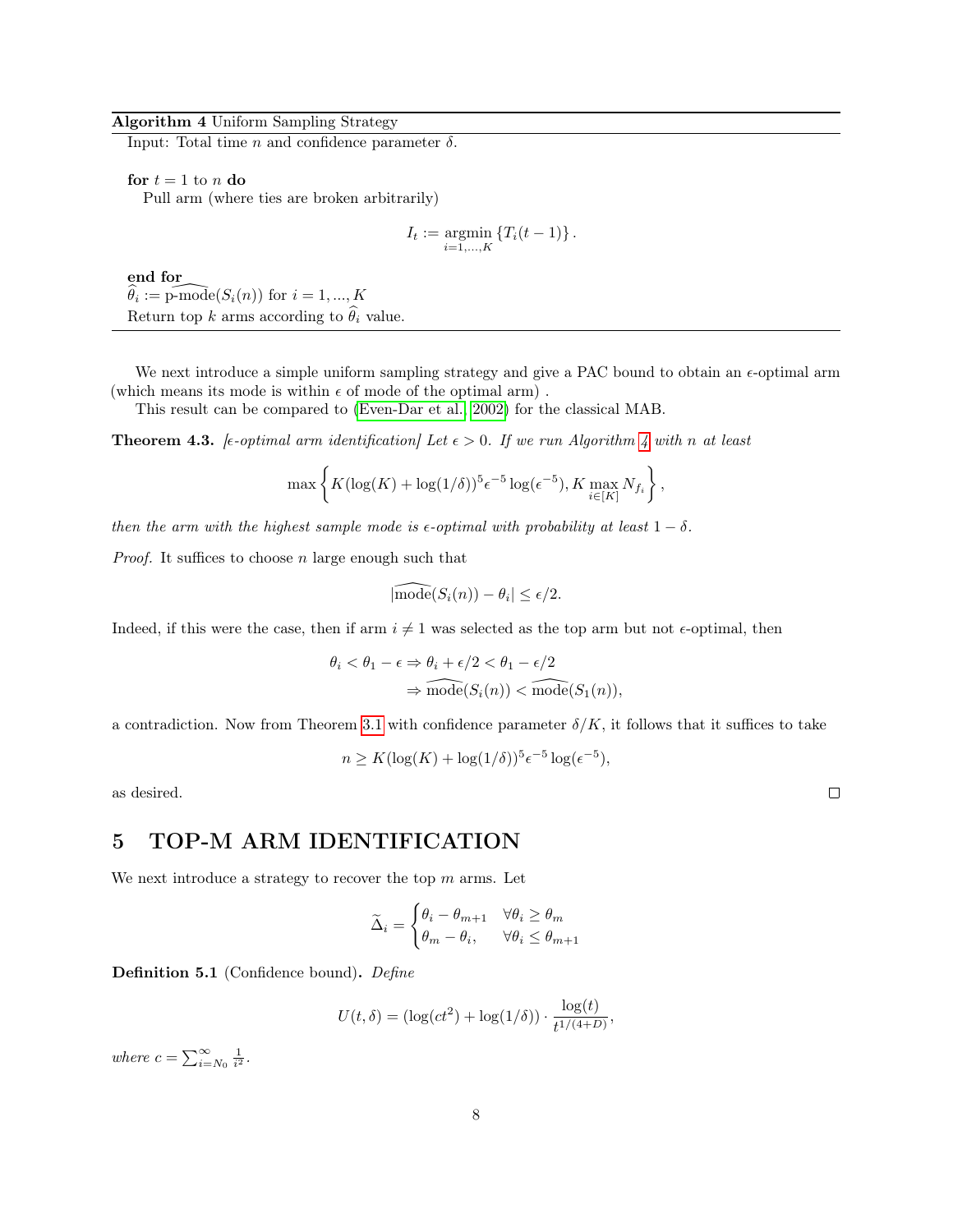The algorithm starts by sampling each arm  $N_{f_i}$  number of times. Let  $\hat{\theta}_{i,T_i(t)}$  be the empirical mode of arm i at time t. In each iteration the algorithm computes confidence bounds of radius  $U(T_i(t), \delta/2(K-m))$ for each arm in  $H_t$  the set of the m arms with the highest empirical modes at time t. For the arms in  $L_t = [K] \backslash H_t$  a confidence radius of  $U(T_i(t), \delta/2m)$  is used. For all arms in  $L_t$  we compute an upper confidence bound  $\hat{\theta}_{i,T_i(t)} + U(T_i(t), \delta/2m)$  and for all arms in  $H_t$  we compute a lower confidence bound  $\ddot{\theta}_{i,T_i(t)} - U(T_i(t), \delta/2(K-m))$ . The algorithm terminates if either the number of rounds is over or if  $h_t$  the lowest lower confidence bound of  $H_t$  is larger than  $l_t$  the largest upper confidence bound of  $L_t$ . In case neither termination condition is satisfied, sample  $h_t$  with probability  $\frac{T_{l_t}(t)}{T_{l_t}(t)+T_{l_t}}$  $\frac{I_{l_t}(t)}{T_{l_t}(t)+T_{h_t}(t)}$  or  $l_t$  otherwise.

Algorithm 5 Top  $m$ −arms UCB strategy

<span id="page-8-0"></span>Input: Confidence parameter δ. Pull  $N_0 = \max_i N_{f_i}$  times each arm  $i \in [K]$ . for  $t = N_0 \cdot K \cdots$  do  $H_t := \text{arms with the highest empirical mode.}$  $L_t := [K] \backslash H_t.$  $h_t := \mathrm{argmin}_{i \in H_t} \hat{\theta}_{i, T_i(t)} - U(T_i(t), \delta/(2(K-m)))$  $l_t := \text{argmax}_{i \in L_t} \hat{\theta}_{i, T_i(t)} + U(T_i(t), \delta/(2m))$  $b_{l_t} := \hat{\theta}_{l_t, T_{l_t}(t)} + U(T_{l_t}(t), \delta/((2m)))$  $b_{h_t} := \hat{\theta}_{h_t, T_{h_t}(t)} - U(T_{h_t}, \delta/(2(K-m)))$  $\mathbf{if}\,\, b_{h_t}\geq b_{l_t}\,\, \mathbf{then}$ Return  $H_t$ else With probability  $T_{l_t}(t)/(T_{h_t}(t) + T_{l_t}(t))$  sample  $h_t$ ; otherwise, sample  $l_t$ . end if end for Return  $H_t$ .

We then provide corresponding high-probability guarantees on recovering the correct set of arms, given sufficient arm pulls.

<span id="page-8-1"></span>**Theorem 5.1.** [Top m arm identification] There is a universal constant  $C<sub>o</sub>$  for such that with probability at least  $1 - \delta$  Algorithm [5](#page-8-0) outputs the correct set of arms provided the number of arm pulls n satisfies:

$$
n \geq PolyLog\left(\frac{1}{\delta},\sum_{i=1}^K\widetilde{\Delta}_i^{-(4+D)}\right)\cdot \sum_{i=1}^K\widetilde{\Delta}_i^{-(4+D)}.
$$

**Remark [5](#page-8-0).2.** Algorithm 5 and Theorem [5.1](#page-8-1) gives us a sample complexity of  $\widetilde{O}(\sum_i \widetilde{\Delta}_i^{-(4+D)})$ . This can be compared to top-M arm UCB results in classical multi-armed bandits where the complexity is  $\widetilde{O}(\sum_i \widetilde{\Delta}_i^{-2})$ . See e.g. [\(Gabillon et al., 2012;](#page-12-11) [Jiang et al., 2017\)](#page-13-18) for such results.

#### <span id="page-8-2"></span>6 REGRET ANALYSIS

We introduce the following notions of regret based on the modes.

$$
\mathcal{R}(n) = n \cdot \max_{i=1,\dots,K} \theta_i - \sum_{j=1}^n \theta_{I_j},
$$
  

$$
\overline{\mathcal{R}}(n) = \max_{i=1,\dots,K} n \cdot \widehat{\text{mode}} (\{X_{i,t} : 1 \le t \le n\})
$$
  

$$
- \sum_{i=1}^K T_i(n) \cdot \widehat{\text{mode}} (\{X_{i,t} : I_t = i, 1 \le t \le n\}).
$$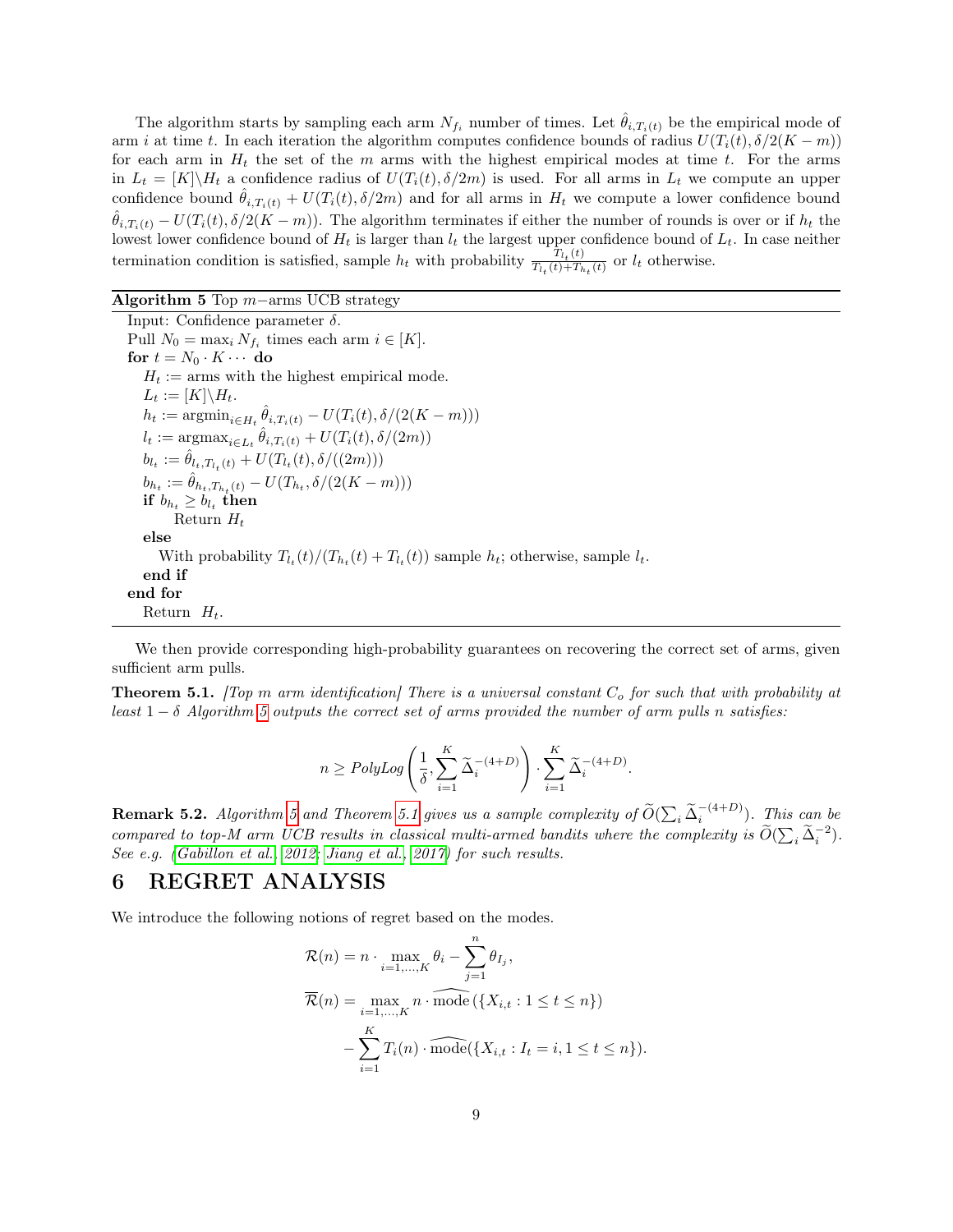The regret thus rewards the strategy with the mode  $(\mathcal{R}_n)$  or the sample mode  $(\overline{\mathcal{R}}(n))$  of all trials for a particular arm rather than the mean as in classical formulations.

We next give a regret bounds for Algorithm [3.](#page-6-1) For  $\mathcal{R}(n)$ , we attain a poly-logarithmic regret in the number of time steps, while for  $\overline{\mathcal{R}}(n)$  we attain a regret of order  $O(n^{4/(4+D)})$ . The extra error from the latter is incurred from the errors in the mode estimates.

<span id="page-9-2"></span>**Theorem 6.1.** Suppose  $\theta_1 > \theta_2$ . Then with probability at least  $1 - \delta$ , the regret of Algorithm [3](#page-6-1) with n time steps and confidence parameter  $\delta/n$  satisfies

$$
\mathcal{R}(n) \leq PolyLog\left(\frac{1}{\delta}, n\right) \cdot \sum_{i=2}^{K} \Delta_i^{-(3+D)}
$$

$$
\overline{\mathcal{R}}(n) \leq \mathcal{R}(n) + O\left(\left(PolyLog\left(\frac{1}{\delta}, n\right) + K\right) \cdot n^{\frac{3+D}{4+D}}\right).
$$

**Remark 6.2.** We can compare this result for  $\mathcal{R}(n)$  to that of the classical notion of pseudo-regret, defined below, which also achieves logarithmic regret.

$$
n \max_{i=1,\dots,K} \mu_i - \sum_{j=1}^n E[\mu_{I_j}],
$$

where  $\mu_i$  is the mean of the *i*-th arm's reward distribution.

#### <span id="page-9-0"></span>7 CONTEXTUAL BANDITS

Here, at each time step t, the environment samples a context  $X_t \in \mathbb{R}^D$  from a context density  $f_X$  with compact support  $\mathcal{X} \subseteq \mathbb{R}^D$ . The agent will have knowledge of  $X_t$  when making a decision. Then for each arm i, the reward  $r \in [0, 1]$ , along with the context X has joint density  $f_i(r, X)$ . We note that it is straightforward to extend the analysis to multi-dimensional arm outputs. We assume 1-dimensional output to simplify the technical analysis.

Then the optimal policy (context-dependent) in the mode sense is the following

$$
\pi(x):=\operatornamewithlimits{argmax}\limits_{i=1,...,K}\left\{\operatorname{mode}(f_i(r|X=x))\right\},
$$

where the conditional density can be written as  $f_i(r|X = x) = f_i(r, x)/f_X(x)$  by Bayes rule. Then the modes of the conditional distribution are the modes of  $f_i(r, x)$  constrained to a fixed x. Algorithm [6](#page-9-1) extends known mode estimation results to solve for this.

<span id="page-9-1"></span>

| Algorithm 6 Estimating modes of conditional densities                                                                                     |  |
|-------------------------------------------------------------------------------------------------------------------------------------------|--|
| Input: m, k, samples $S_{[n]} := \{(r_1, X_1), , (r_n, X_n)\}, x \in \mathbb{R}^D$ , confidence parameter $\delta$ , and $\epsilon > 0$ . |  |
| Let $r_k(r, x)$ be the distance from $(r, x) \in \mathbb{R} \times \mathbb{R}^D$ to its k-th nearest neighbor in $S_{[n]}$ .              |  |
| Let $R := \{\frac{1}{m}, \frac{2}{m}, , \frac{m-1}{m}\}.$                                                                                 |  |
| <b>return</b> $\operatorname{argmin}_{R_i \in R} r_k(R_i, x)$ .                                                                           |  |

For the analysis of Algorithm [6,](#page-9-1) we make a few additional regularity assumptions (formally as Assumption [A3](#page-22-0) in the Appendix due to space). This assumption ensures the reward densities have smoothness jointly over the reward and context and that the modes of the conditional density satisfy similar assumptions as Assumption [A1.](#page-3-2) We now give a sketch of the constrained mode estimation result, the formal version is Theorem [H.4](#page-24-0) in the Appendix: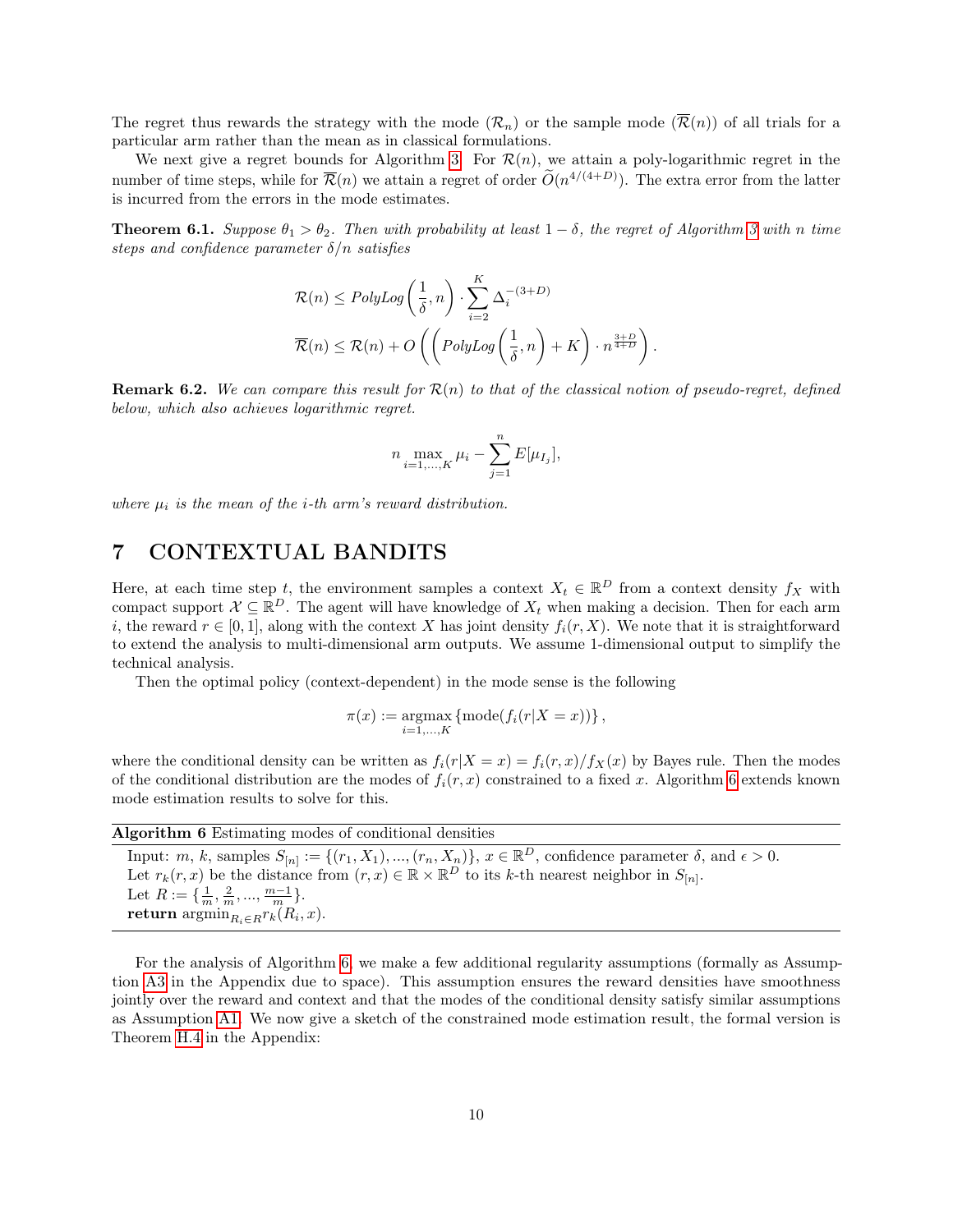**Theorem 7.1** (Estimating constrained modes). Let f satisfy Assumption [A3](#page-22-0) and the density conditional for each context is  $\alpha$ -Hölder continuous. Suppose we have n i.i.d. samples  $S_{[n]}$  from f. There exists constant  $C_0 > 0$  depending on f such that the following holds for n sufficiently large depending on f,

$$
\mathbb{P}\Bigg(\sup_{x \in \mathcal{X}} \left| \widehat{mode}(S_{[n]}, x) - mode(f(r|X=x)) \right|
$$
  
 
$$
\geq C_0 \frac{\sqrt{\log(1/\delta)} \log n}{n^{\alpha/(4\alpha + 2D + 2)}} \Bigg) \leq \delta.
$$

where  $\widehat{mode}(S_{[n]}, x)$  is the output of Algorithm [6](#page-9-1) for context  $x \in \mathcal{X}$ .

#### Algorithm 7 Uniform Sampling Strategy for Contextual Bandits

<span id="page-10-0"></span>Input: Total time  $n$  and confidence parameter  $\delta$ .

for  $t = 1$  to n do

Pull arm (where ties are broken arbitrarily)

$$
I_t := \underset{i=1,...,K}{\text{argmin}} \left\{ T_i(t-1) \right\}.
$$

end for  $\widehat{\pi}(x) := \operatorname{argmax}_{i=1,\ldots,K} \overline{\mathrm{mode}}(S_i(n), x).$ 

We now give the result for Algorithm [7.](#page-10-0) We show that the algorithm can learn the optimal policy simultaneously for arbitrary context  $x \in \mathcal{X}$ .

<span id="page-10-1"></span>Theorem 7.2. Let  $\Delta, \delta > 0$ . If

$$
n \geq \widetilde{\Omega}\left(\Delta^{-(4\alpha+2D+2)/\alpha}\right)
$$

then Algorithm [7](#page-10-0) with confidence parameter  $\delta/K$ , using the conditional mode estimation procedure of Algorithm [6](#page-9-1) with the settings of Thereom [H.4](#page-24-0) satsifies

$$
\mathbb{P}\left(\widehat{\pi}(x) \text{ is } \Delta\text{-optimal }\forall x\right) > 1 - \delta.
$$

In particular, as  $\Delta \to 0$ ,  $\hat{\pi}$  gives a  $\Delta$ -optimal policy uniformly over X.

This result shows that a uniform sampling strategy can give us guarantees everywhere in context space simultaneously.

## 8 EXPERIMENTS

Robustness. In Figure [2,](#page-11-0) we test the robustness of Algorithm [3](#page-6-1) to perturbations of the arms. We consider the case when the score function equals the identity. The red (Arm 1) density's mode has the largest reward value. With probability 0.2 we receive a sample from a noise sequence denoted by the marked points on the x-axis. The colors of these points correspond to which arm we perturb.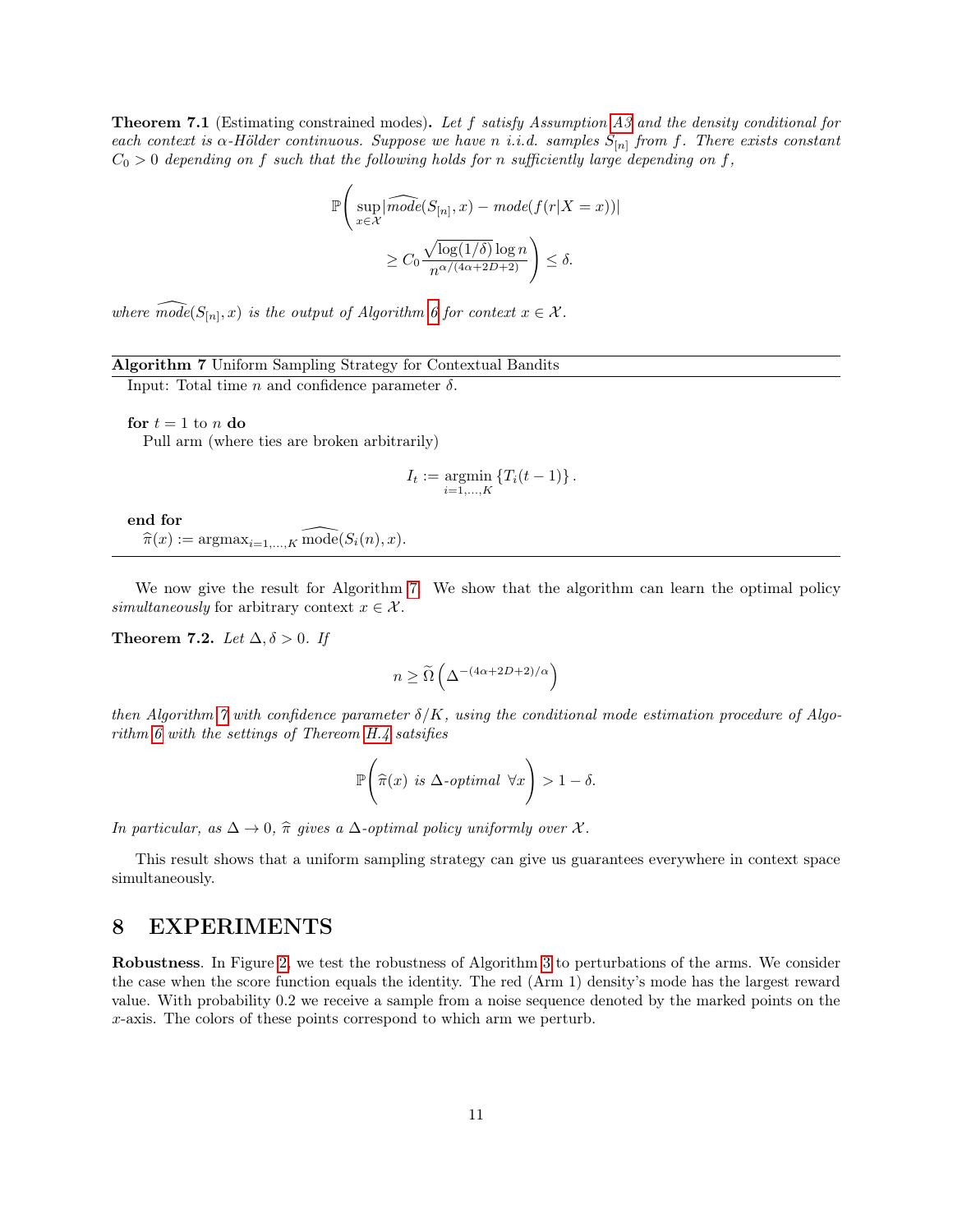

<span id="page-11-0"></span>Figure 2: Left: Three arms. Center: Perturbations. Right: Algorithm [3](#page-6-1) cumulative arm pulls.

Based on the reward distribution given in Figure 2, Algorithm [3](#page-6-1) pulls Arm 1 (the arm with the highest modal score) more often despite the perturbations experienced by this arm being negative and the perturbations of the remaining arms being positive values. We average over 25 random seeds and mark the standard deviation.

Fine-grained Sensitivity. In Figure [3,](#page-11-1) we show Algorithm 3 distinguishes between arms with very close modes. We again consider the identity score function. The red (Arm 1) density's mode has the largest modal reward. We average over 25 random seeds and mark the standard deviation.



<span id="page-11-1"></span>Figure 3: Left: Three arms. Center: Zoomed in view. Right: Algorithm [3'](#page-6-1)s cumulative arm pulls.

Finding arms with furthest mode. In Figure [4,](#page-11-2) we show Algorithm [3](#page-6-1) works with score functions other than the identity. In this case we demonstrate it is able to find the arm whose highest density mode is furthest away from the origin– that is the score function equals the distance of the arm's most likely mode to the origin. In this setup Arm 3 is optimal. We also plot the Regret and Normalized Regret (we divide the regret by the iteration index) using the distance from the origin to the arm's mode as reward.



<span id="page-11-2"></span>Figure 4: Upper Left: Three arm densities. Upper Right: Arm pulls. Lower left: Regret. Lower right: Normalized regret.

The plot shows Algorithm [3](#page-6-1) learns to choose the arm showing outlier behavior as time goes on and does so in a way minimizing the regret captured by differences in outlier score. We average over 25 random seeds and mark the standard deviation. Multimodal experiments and their supporting theory are shown in the Appendix.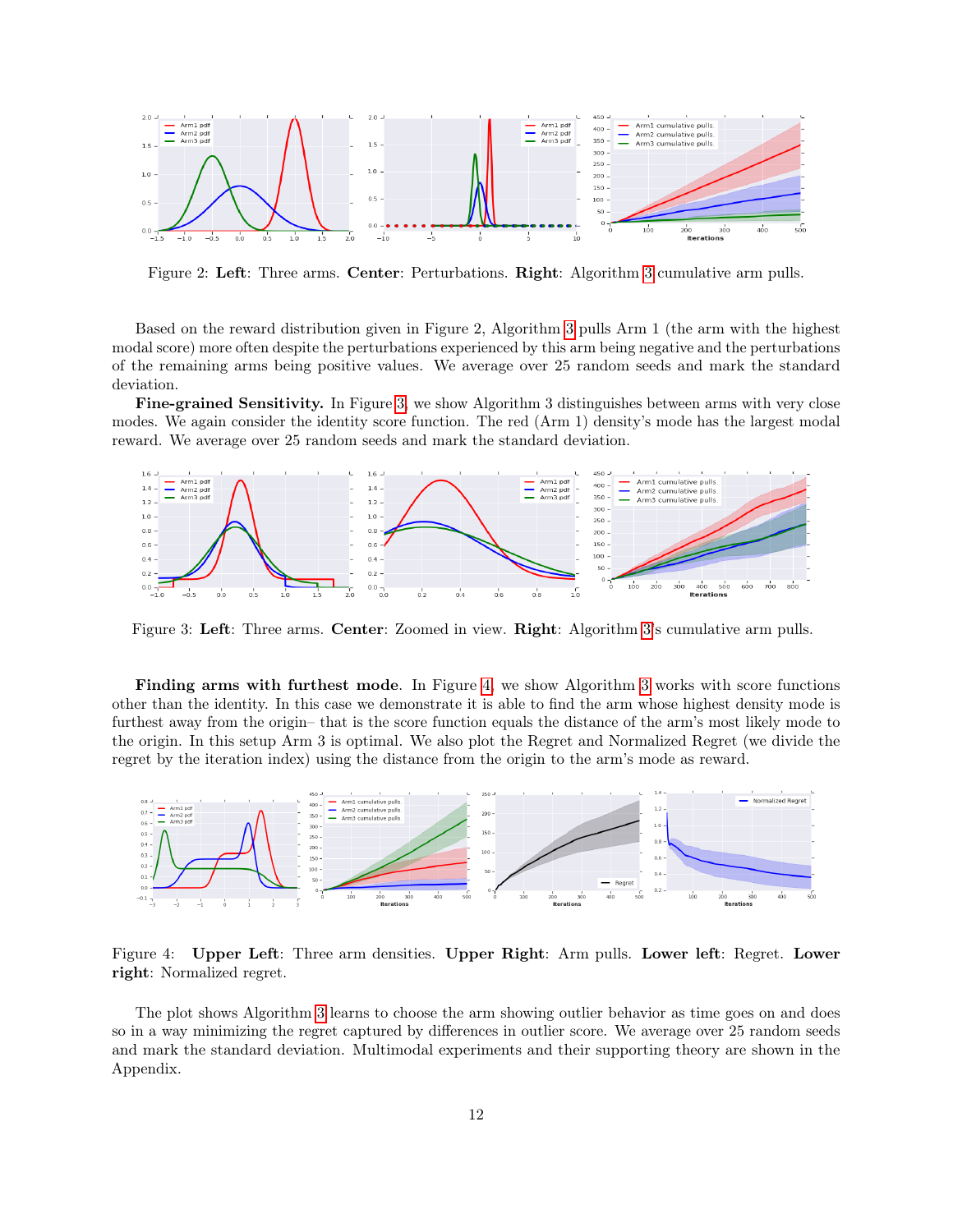## 9 CONCLUSION

In this paper, we've provided two contributions which are of independent interest: (i) robustness and privacy guarantees for mode estimation and (ii) a new application of mode estimation the bandit problem, which we call modal bandits. To our knowledge, we give the first robustness and privacy guarantees for mode estimation, a popular practical method with a long history of theoretical analysis. We then give an extensive analysis of the modal bandits problems, including best-arm identification, regret bounds, contextual modal bandits, and infinite armed bandits. We include simulations showing that modal bandits indeed can provide robustness to adversarial corruption, thus suggesting that modal bandits can be an attractive choice in settings where robustness is important.

## References

- <span id="page-12-9"></span>Jean-Yves Audibert and Sébastien Bubeck. Best arm identification in multi-armed bandits. In COLT-23th Conference on Learning Theory-2010, pages 13–p, 2010.
- <span id="page-12-12"></span>Sébastien Bubeck, Nicolo Cesa-Bianchi, et al. Regret analysis of stochastic and nonstochastic multi-armed bandit problems. Foundations and Trends $\circledR$  in Machine Learning, 5(1):1–122, 2012.
- <span id="page-12-13"></span>Kamalika Chaudhuri and Sanjoy Dasgupta. Rates of convergence for the cluster tree. In Advances in Neural Information Processing Systems, pages 343–351, 2010.
- <span id="page-12-7"></span>Yen-Chi Chen, Christopher R Genovese, Ryan J Tibshirani, Larry Wasserman, et al. Nonparametric modal regression. The Annals of Statistics, 44(2):489–514, 2016.
- <span id="page-12-2"></span>Yizong Cheng. Mean shift, mode seeking, and clustering. IEEE transactions on pattern analysis and machine intelligence, 17(8):790–799, 1995.
- <span id="page-12-0"></span>Herman Chernoff. Estimation of the mode. Annals of the Institute of Statistical Mathematics, 16(1):31–41, 1964.
- <span id="page-12-4"></span>Robert T Collins. Mean-shift blob tracking through scale space. In 2003 IEEE Computer Society Conference on Computer Vision and Pattern Recognition, 2003. Proceedings., volume 2, pages II–234. IEEE, 2003.
- <span id="page-12-1"></span>Sanjoy Dasgupta and Samory Kpotufe. Optimal rates for k-nn density and mode estimation. In Advances in Neural Information Processing Systems, pages 2555–2563, 2014.
- <span id="page-12-6"></span>Cynthia Dwork and Jing Lei. Differential privacy and robust statistics. In STOC, volume 9, pages 371–380, 2009.
- <span id="page-12-8"></span>Cynthia Dwork, Krishnaram Kenthapadi, Frank McSherry, Ilya Mironov, and Moni Naor. Our data, ourselves: Privacy via distributed noise generation. In Annual International Conference on the Theory and Applications of Cryptographic Techniques, pages 486–503. Springer, 2006.
- <span id="page-12-5"></span>Cynthia Dwork, Aaron Roth, et al. The algorithmic foundations of differential privacy. Foundations and Trends <sup>R</sup> in Theoretical Computer Science, 9(3–4):211–407, 2014.
- <span id="page-12-10"></span>Eyal Even-Dar, Shie Mannor, and Yishay Mansour. Pac bounds for multi-armed bandit and markov decision processes. In International Conference on Computational Learning Theory, pages 255–270. Springer, 2002.
- <span id="page-12-11"></span>Victor Gabillon, Mohammad Ghavamzadeh, and Alessandro Lazaric. Best arm identification: A unified approach to fixed budget and fixed confidence. In Advances in Neural Information Processing Systems, pages 3212–3220, 2012.
- <span id="page-12-3"></span>S Blair Hedges and Prachi Shah. Comparison of mode estimation methods and application in molecular clock analysis. BMC bioinformatics, 4(1):31, 2003.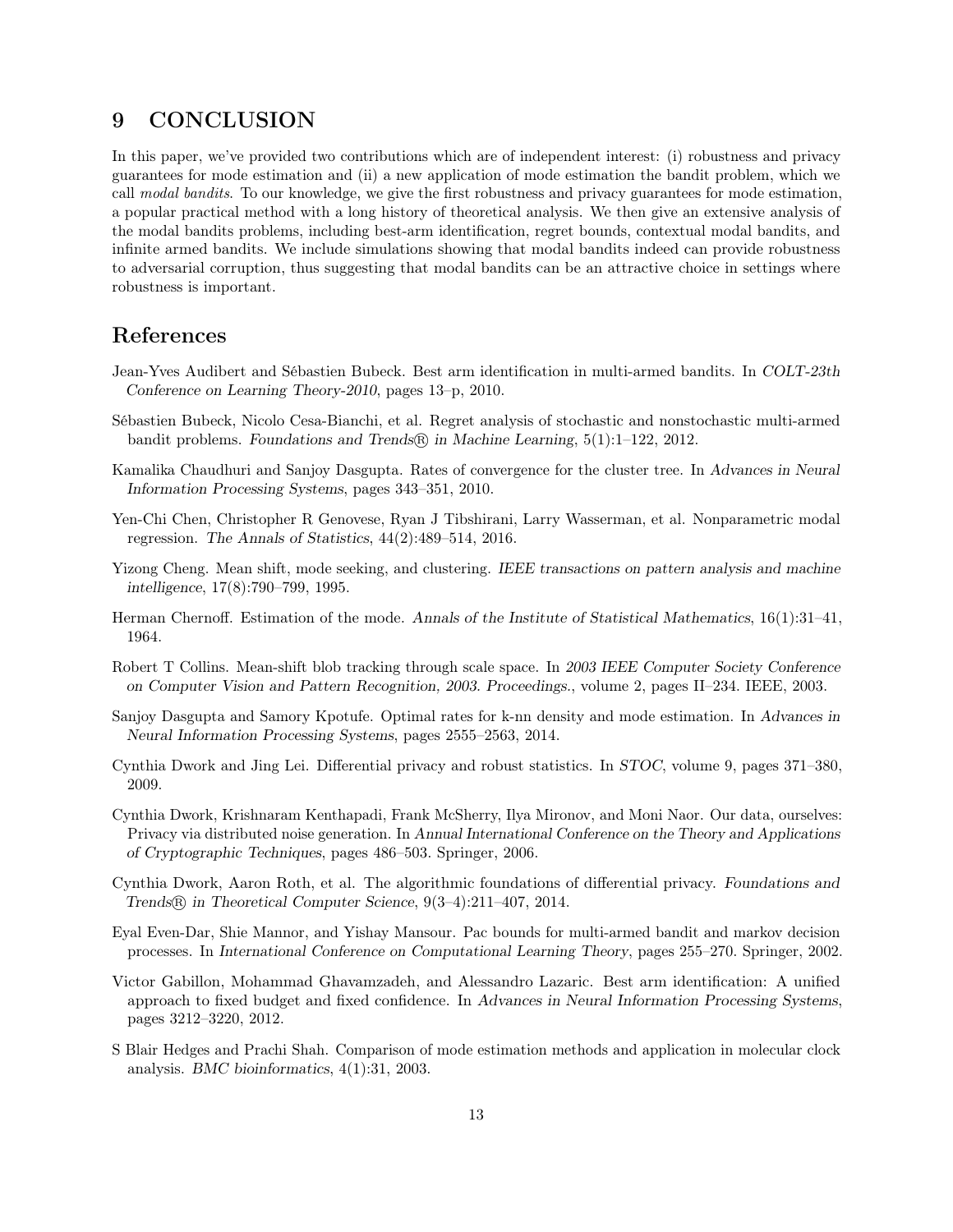- <span id="page-13-9"></span>Michael W Hofbaur and Brian C Williams. Mode estimation of probabilistic hybrid systems. In International Workshop on Hybrid Systems: Computation and Control, pages 253–266. Springer, 2002.
- <span id="page-13-17"></span>Kevin Jamieson and Robert Nowak. Best-arm identification algorithms for multi-armed bandits in the fixed confidence setting. In Information Sciences and Systems (CISS), 2014 48th Annual Conference on, pages 1–6. IEEE, 2014.
- <span id="page-13-18"></span>Haotian Jiang, Jian Li, and Mingda Qiao. Practical algorithms for best-k identification in multi-armed bandits. arXiv preprint arXiv:1705.06894, 2017.
- <span id="page-13-7"></span>Heinrich Jiang and Samory Kpotufe. Modal-set estimation with an application to clustering. In Proceedings of the 20th International Conference on Artificial Intelligence and Statistics, volume 54 of Proceedings of Machine Learning Research, pages 1197–1206. PMLR, 2017.
- <span id="page-13-8"></span>Tarek Madani and Abdelaziz Benallegue. Backstepping control with exact 2-sliding mode estimation for a quadrotor unmanned aerial vehicle. In 2007 IEEE/RSJ International Conference on Intelligent Robots and Systems, pages 141–146. IEEE, 2007.
- <span id="page-13-16"></span>Rina Okada, Kazuto Fukuchi, and Jun Sakuma. Differentially private analysis of outliers. In Joint European Conference on Machine Learning and Knowledge Discovery in Databases, pages 458–473. Springer, 2015.
- <span id="page-13-0"></span>Emanuel Parzen. On estimation of a probability density function and mode. The annals of mathematical statistics, 33(3):1065–1076, 1962.
- <span id="page-13-14"></span>Herbert Robbins. Some aspects of the sequential design of experiments. In Herbert Robbins Selected Papers, pages 169–177. Springer, 1985.
- <span id="page-13-11"></span>SA Nezam Sarmadi and Vaithianathan Venkatasubramanian. Electromechanical mode estimation using recursive adaptive stochastic subspace identification. IEEE Transactions on Power Systems, 29(1):349–358, 2013.
- <span id="page-13-5"></span>Yaser Ajmal Sheikh, Erum Arif Khan, and Takeo Kanade. Mode-seeking by medoidshifts. In 2007 IEEE 11th International Conference on Computer Vision, pages 1–8. IEEE, 2007.
- <span id="page-13-2"></span>Bernard W Silverman. Using kernel density estimates to investigate multimodality. Journal of the Royal Statistical Society: Series B (Methodological), 43(1):97–99, 1981.
- <span id="page-13-15"></span>Balazs Szorenyi, Róbert Busa-Fekete, Paul Weng, and Eyke Hüllermeier. Qualitative multi-armed bandits: A quantile-based approach. In 32nd International Conference on Machine Learning, pages 1660–1668, 2015.
- <span id="page-13-13"></span>Wenbing Tao, Hai Jin, and Yimin Zhang. Color image segmentation based on mean shift and normalized cuts. IEEE Transactions on Systems, Man, and Cybernetics, Part B (Cybernetics), 37(5):1382–1389, 2007.
- <span id="page-13-3"></span>Aleksandr Borisovich Tsybakov. Recursive estimation of the mode of a multivariate distribution. Problemy Peredachi Informatsii, 26(1):38–45, 1990.
- <span id="page-13-6"></span>Andrea Vedaldi and Stefano Soatto. Quick shift and kernel methods for mode seeking. In European conference on computer vision, pages 705–718. Springer, 2008.
- <span id="page-13-4"></span>Philippe Vieu. A note on density mode estimation. Statistics & probability letters, 26(4):297–307, 1996.
- <span id="page-13-10"></span>Brian C Williams, Seung Chung, and Vineet Gupta. Mode estimation of model-based programs: monitoring systems with complex behavior. In IJCAI, pages 579–590, 2001.
- <span id="page-13-1"></span>Hajime Yamato. Sequential estimation of a continuous probability density function and mode. Bull. Math. Statist, 14:1–12, 1971.
- <span id="page-13-12"></span>Peng Yin, H-YC Tourapis, Alexis Michael Tourapis, and Jill Boyce. Fast mode decision and motion estimation for jvt/h. 264. In Proceedings 2003 International Conference on Image Processing (Cat. No. 03CH37429), volume 3, pages III–853. IEEE, 2003.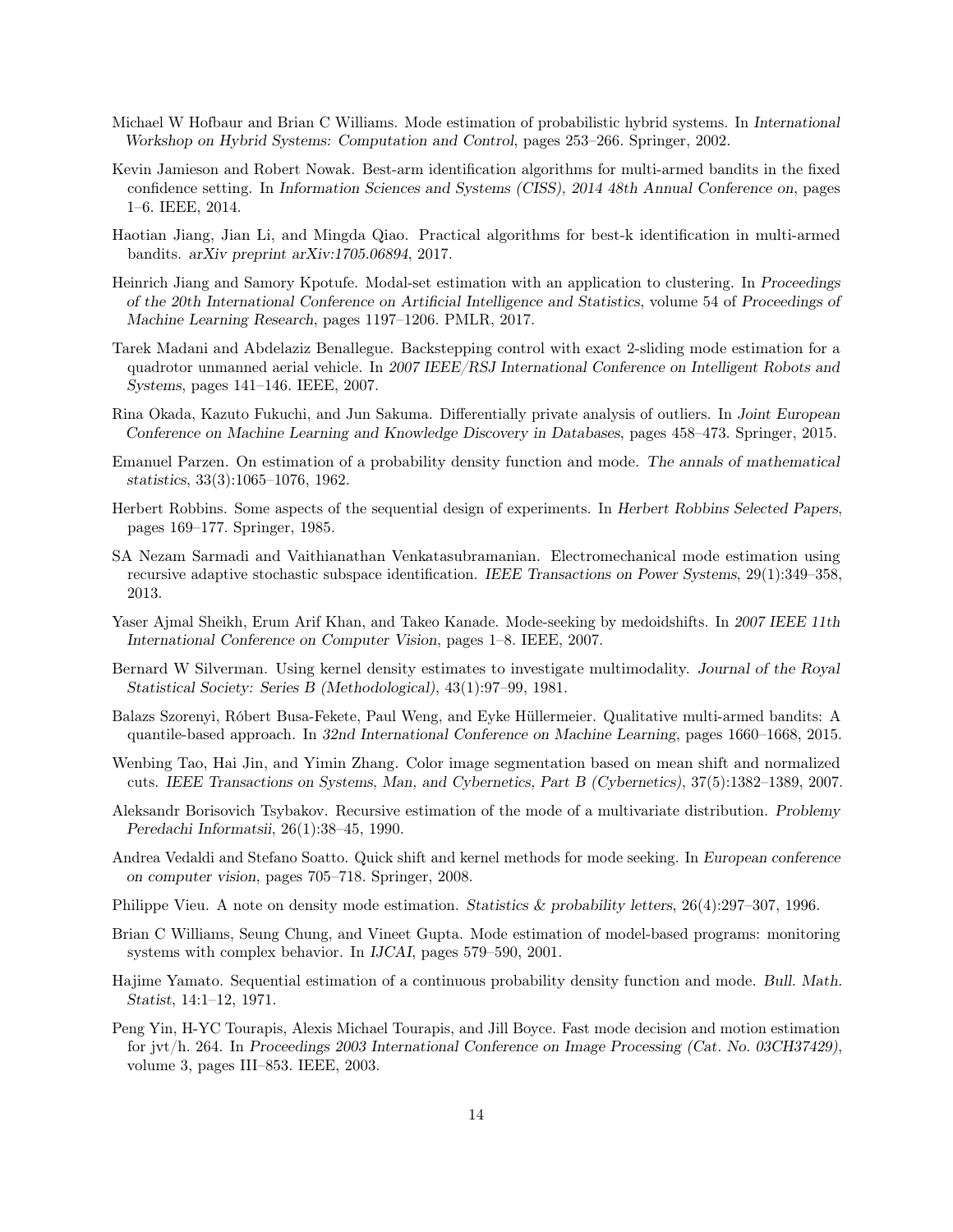## A Definitions

We start by considering a generalization of the modal objective which we call  $p$ -mode.

**Definition A.1** (p-mode). Suppose that f is a density over [0,1]. x is a mode of f if  $f(x') < f(x)$  for all  $x' \in B(x,\delta) \setminus \{x\}$  for some  $\delta > 0$  where  $B(x,\delta) := \{x' \in \mathcal{X} : |x - x'| \leq \delta\}$ . Let  $\mathcal{M}(f) = \{j_1, j_2, ... j_\ell\}$  be the modes of f with  $f(j_1) \geq \cdots \geq f(j_p) > f(j_{p+1}) \geq \cdots \geq f(j_\ell)$ . Then the p-mode of f is defined as

 $p\text{-}mode(f) := \min\{j_1, ..., j_{\min\{p,\ell\}}\}.$ 

An additional assumption we need for the *p*-mode analysis:

<span id="page-14-0"></span>**Assumption A2** () f is α-Hölder continuous. i.e.  $|f(x) - f(x')| \leq C_{\alpha} ||x - x'||^{\alpha}$  for some  $C_{\alpha} > 0$  and  $0 < \alpha \leq 1$ .



Figure 5: Examples of p-modes in two reward distributions plotted together.

When  $p = 1$ , the *p*-mode is simply the mode.

All of the subsequent proofs are stated using the terminology of  $p$ −modes. As stated before setting  $p = 1$  in each of the subsequent theorem statement yields the proofs of the theorems referenced in the main paper.

## $B$  *p*-mode algorithm

Algorithm 8 Estimating p-modes

Input: k and sample points  $X = \{X_1, ..., X_n\}$  and confidence parameter  $\delta$ . Define  $r_k(x) := \inf\{r : |B(x,r) \cap X| \ge k\}, f_k(x) := k/(2 \cdot n \cdot r_k(x)).$ Let  $G(\gamma)$  be the graph with points  $X_i \in X$  satisfying  $f_k(X_i) \geq \gamma$  and edge between  $X_i, X_j$  if  $||X_i - X_j|| \leq$  $min{r_k(X_i), r_k(X_j)}$ . Initialize  $A := \emptyset$ . Define  $\beta_k = 100 \cdot \log(1/\delta) \cdot \sqrt{\log n}/\sqrt{k}$ . Sort the  $X_i$ 's in descending order of  $f_k$  values. for  $i = 1$  to n do Define  $\lambda := f_k(X_i)$  and let A be the connected component of  $G(\lambda - \beta_k \lambda)$  that contains  $X_i$ . if A is disjoint from all sets in  $\mathcal A$  then Add A to  $\mathcal A$ . end if if  $|A| = p$  then break. end if end for return  $\hat{x} := \min\{\text{argmax}_{x \in A} f_k(x) : A \in \mathcal{A}\}.$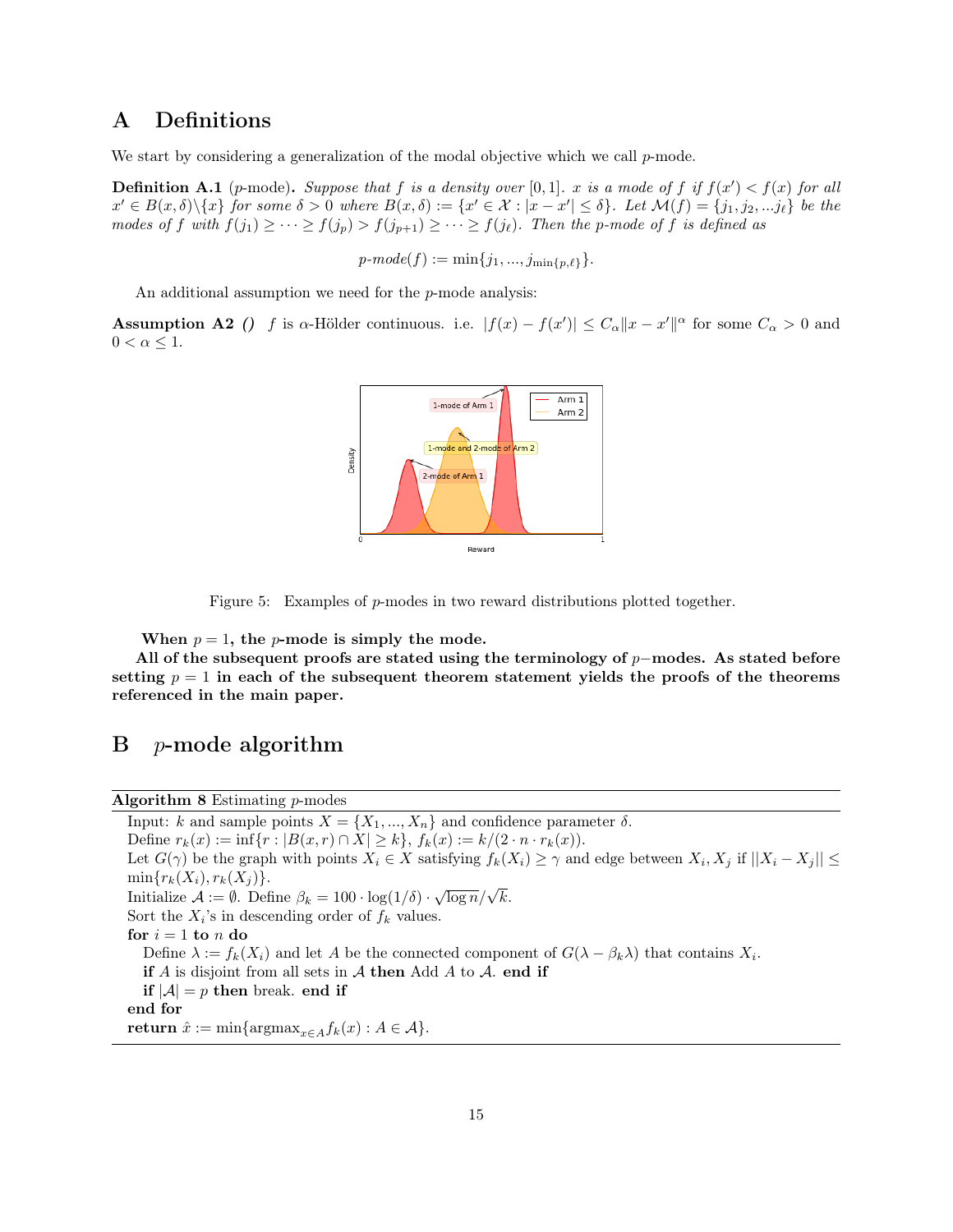## C Proofs of  $p$ -mode estimation results

**Lemma C.1** (Lemma 5 of [\(Dasgupta and Kpotufe, 2014\)](#page-12-1)). Let f satisfy Assumption [A1.](#page-3-2) There exists  $r_M > 0$  sufficiently small and  $\check{C}, \check{C}, \check{\lambda_0} > 0$  such that the following holds for all  $x_0 \in \mathcal{M}$  simultaneously.

$$
\check{C} \cdot |x_0 - x|^2 \le f(x_0) - f(x) \le \hat{C} \cdot |x_0 - x|^2
$$

for all  $x \in A_{x_0}$  where  $A_{x_0}$  is a connected component of  $\{x : f(x) \geq \lambda_{x_0}\}$  for some  $\lambda_{x_0} > \lambda_0$  and  $A_{x_0}$  contains  $B(x_0, r_M)$ .

The next result guarantees that the modes are separated by sufficiently wide and deep valleys.

**Lemma C.2** (Follows from Proposition 1 of [\(Jiang and Kpotufe, 2017\)](#page-13-7)). There exists  $r_M > 0$  sufficiently small such that for each  $x_0 \in \mathcal{M}$ , there exists a set S such that the following holds for each  $x'_0 \in \mathcal{M}$  with  $x'_0 \neq x_0$ . Each path from  $x_0$  to  $x'_0$  crosses S and

$$
\inf_{x \in B(x_0, r_M) \cup B(x'_0, r_M)} f(x) > \sup_{x \in S + B(0, r_M)} f(x).
$$

Theorem [3.1](#page-3-3) is a corollary of the following.

<span id="page-15-0"></span>**Theorem C.3.** Let Assumptions [A1,](#page-3-2) [A2](#page-14-0) hold. Suppose that  $x_1, ..., x_n$  are i.i.d. observations drawn from a density f on [0, 1]. Let  $x_p$  be the unique p-mode of f. Then there exists  $C_1, C_2 > 0$  depending on  $\lambda_0, r_M$ ,  $||f||_{\infty}, \tilde{C}, \tilde{C}, C_{\alpha}, \alpha, \text{ and } f(m_p) - f(m_{p+1}) \text{ such that if } k \text{ satisfies}$ 

$$
C_1 \cdot \log n \cdot \log(1/\delta) \le k \le C_2 \cdot (\log(1/\delta))^{2/(4+D)} \cdot (\log n)^{1/(4+D)} \cdot n^{4/(4+D)},
$$

and  $M > \sqrt{||f||_{\infty}/\tilde{C}}$ , then  $\hat{x}$  in Algorithm [1](#page-3-1) satisfies the following.

$$
\mathbb{P}\left(|\hat{x} - x_p| \ge \frac{M\sqrt{\log(1/\delta)} \cdot (\log n)^{1/4}}{k^{1/4}}\right) \le \delta.
$$

*Proof of Theorem [C.3.](#page-15-0)* It follows from Theorem 3 and 4 of [\(Jiang and Kpotufe, 2017\)](#page-13-7) that for  $p = |\mathcal{M}|$  and  $C_1, C_2$  appropriately chosen, Algorithm 1 computes  $\widehat{\mathcal{M}} := \{ \operatorname{argmax}_{x \in A} f_k(x) : A \in \mathcal{A} \}$  such that there is a one-to-one mapping between M and  $\widehat{M}$  which satisfies the following. If  $x_0 \in M$  corresponds to  $\widehat{x_0} \in \widehat{\mathcal{M}}$ then,

$$
\mathbb{P}\left(|\widehat{x_0}-x_0|\geq \frac{M\cdot\sqrt{\log(1/\delta)}\cdot(\log n)^{1/4}}{k^{1/4}}\right)\leq \frac{1}{n}.
$$

What remains is showing that for  $p < |\mathcal{M}|$ , Algorithm [1](#page-3-1) stops exactly after choosing the p modes with highest densities. If  $m_1, ..., m_\ell$  are the modes where  $f(m_1) \ge f(m_2) \ge \cdots \ge f(m_\ell)$ , it thus suffices to show that

$$
\min_{j=1,...,p} f_k(\hat{m}_j) > \max_{j=p+1,...,|\mathcal{M}|} f_k(\hat{m}_j).
$$

where  $\hat{m}_j$  is the estimate corresponding to  $m_j$ . We have

$$
\min_{j=1,...,p} f(m_j) - \max_{j=p+1,...,|\mathcal{M}|} f(m_j) = f(m_p) - f(m_{p+1}) := \delta_p > 0.
$$

By Lemma 2 of [\(Jiang and Kpotufe, 2017\)](#page-13-7), for  $C_1$  and  $C_2$  chosen appropriately, we have  $\hat{m}_j \in B(m_j, r_M);$ combining this with Theorem 1 of [\(Jiang and Kpotufe, 2017\)](#page-13-7), we have  $\hat{m}_j = \text{argmax}_{x \in X \cap B(m_i, \tilde{r})} f_k(x)$  where  $\tilde{r} = \frac{M \sqrt{\log(1/\delta)} (\log n)^{3/4}}{h^{1/4}}$  $\frac{k^{1/9}(\log n)^{1/4}}{k^{1/4}}$ . It thus suffices to show that

$$
\min_{j=1,...,p} \inf_{x \in B(m_j, \tilde{r})} f_k(x) > \max_{j=p+1,...,|\mathcal{M}|} \sup_{x \in B(m_j, \tilde{r})} f_k(x).
$$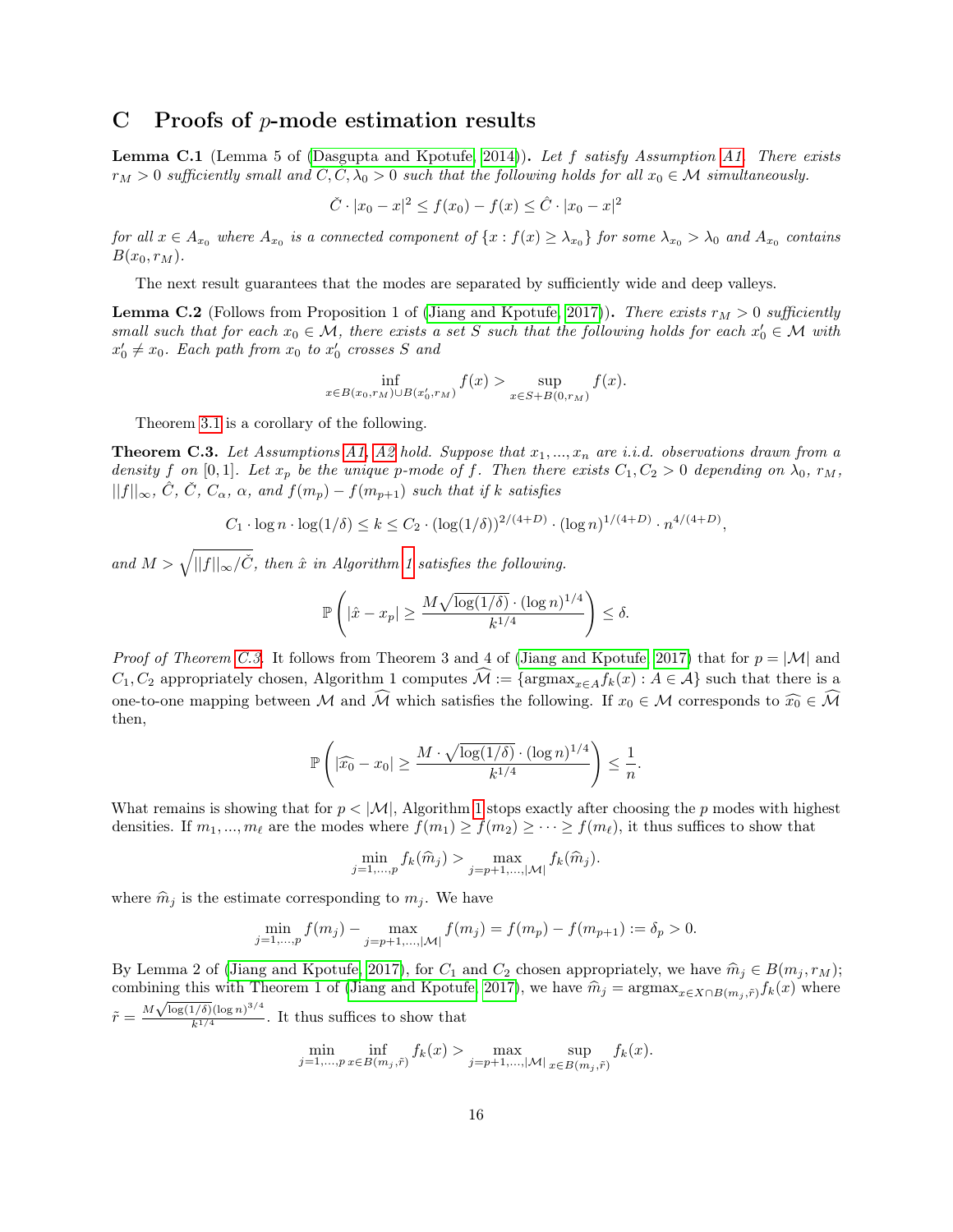We have

$$
\inf_{x \in B(m_j, \tilde{r})} f(x) \ge f(m_j) - \hat{C}\tilde{r}^2.
$$

By Lemma 4 of [\(Dasgupta and Kpotufe, 2014\)](#page-12-1), for  $C_1$  and  $C_2$  chosen appropriately, we have

$$
\inf_{x \in B(m_j, \tilde{r})} f_k(x) \ge \left(1 - \frac{\beta_k}{\sqrt{k}}\right) \cdot (f(m_j) - \hat{C}\tilde{r}^2).
$$

By Lemma 3 of [\(Dasgupta and Kpotufe, 2014\)](#page-12-1), for  $C_1$  and  $C_2$  chosen appropriately, we have

$$
\sup_{x \in B(m_j, \tilde{r})} f_k(x) \le \left(1 + \frac{\beta_k}{\sqrt{k}}\right) \cdot f(m_j).
$$

It is clear that from combining these two, it suffices to choose k sufficiently large (depending on  $\delta_p$ ,  $\hat{C}$  and  $\tilde{r}$ ) such that

$$
\left(1 - \frac{\beta_k}{\sqrt{k}}\right) \cdot (f(m_p) - \hat{C}\tilde{r}^2) \ge \left(1 + \frac{\beta_k}{\sqrt{k}}\right) \cdot f(m_{p+1}).
$$

The result follows immediately.

## D Proofs of Top-Arm Identification Results

In this section we prove guarantees for Algorithm [9,](#page-16-0) a more general version of Algorithm [3.](#page-6-1)

Algorithm 9 UCB Strategy

<span id="page-16-0"></span>Input: Total time  $n$  and confidence parameter  $\delta$ .

Define  $S_i(t)$  be the rewards observed from arm i up to and include time t.

Let  $T_i(t)$  be the number of times arm i was pulled up to and including time t. i.e.  $|S_i(t)| = T_i(t)$ .

For  $t = 1, ..., n$ , pull arm  $I_t$ , where  $I_t$  is the following.

$$
\underset{i=1,...,K}{\text{argmax}} \left\{ \widehat{\text{mode}}(S_i(t-1)) + \frac{\log(1/\delta) \cdot \log(T_i(t-1))}{(T_i(t-1))^{1/(4+D)}} \right\}
$$

.

<span id="page-16-1"></span>**Lemma D.1.** Define  $N_0 := \max_{i \in [K]} N_{f_i}$ . In Algorithm [3,](#page-6-1) with confidence parameter  $\delta/n$ , the following holds with probability at least  $1 - \delta$  simultaneously for  $i = 2, ..., K$ .

$$
T_i(n) \le 2((\log n + \log(1/\delta))\log n)^{4+D} \cdot \Delta_i^{-(4+D)} + 2N_0.
$$

Proof. The proof borrows ideas from the classical analogue. i.e. Theorem 2.1 of [\(Bubeck et al., 2012\)](#page-12-12). The main differences are in the used concentration bounds. For  $T_i(t) > N_0$ , we have confidence intervals for each arm index  $i$  as follows:

$$
\theta_i \in \left(\widehat{\theta}_{i,t} - \widehat{\sigma}_{i,t}, \widehat{\theta}_{i,t} + \widehat{\sigma}_{i,t},\right),\
$$

where

$$
\widehat{\theta}_{i,t} := \widehat{\text{p-mode}}(S_i(t-1)) \text{ and } \widehat{\sigma}_{i,t} := (\log n + \log(1/\delta)) \cdot \frac{\log(T_i(t-1))}{(T_i(t-1))^{1/(4+D)}}.
$$

17

 $\Box$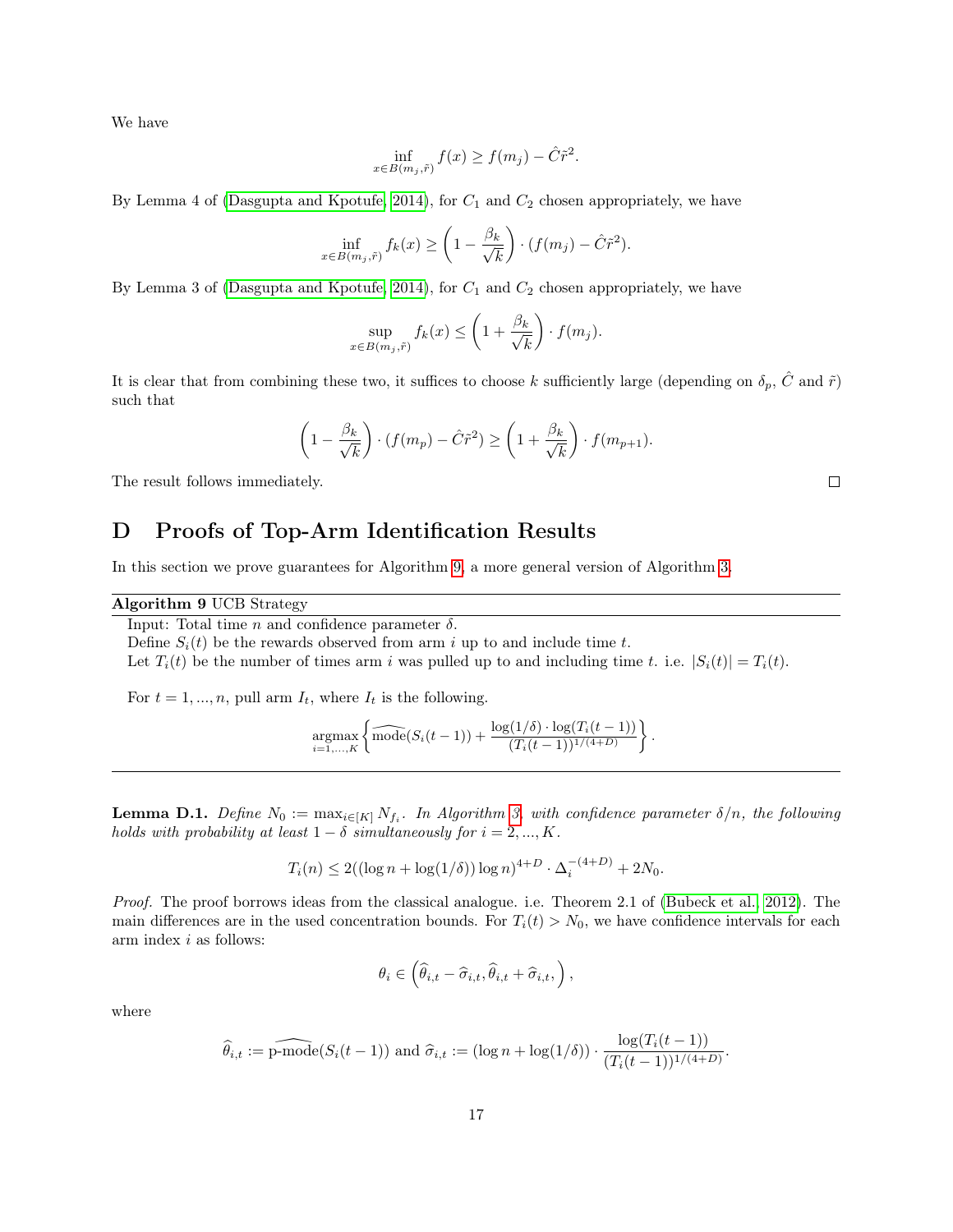By a union bound, this holds simultaneously for all i and  $t \leq n$  with probability at least  $1 - \delta$ . If  $I_t = i \neq 1$ , then at least one of the following holds.

$$
\theta_1 \ge \widehat{\theta}_{1,t} + \widehat{\sigma}_{1,t}, \qquad \widehat{\theta}_{i,t} > \theta_i + \widehat{\sigma}_{i,t}, \qquad \Delta_i/2 < \widehat{\sigma}_{i,t}.
$$

Otherwise, we have

$$
\widehat{\theta}_{1,t} + \widehat{\sigma}_{1,t} > \theta_1 = \theta_i + \Delta_i \ge \theta_i + 2\widehat{\sigma}_{i,t} \ge \widehat{\theta}_{i,t} + \widehat{\sigma}_{i,t}.
$$

Now if  $T_i(t-1) > 2((\log n + \log(1/\delta)) \log n)^5 \cdot \Delta_i^{-5}$ , then  $\hat{\sigma}_{i,t} < \Delta_i/2$ . Thus, we have

$$
T_i(n) \le 2((\log n + \log(1/\delta))\log n)^{4+D} \cdot \Delta_i^{-(4+D)} + \sum_{t=1}^n 1\{\widehat{\theta}_{i,t} > \theta_i + \widehat{\sigma}_{i,t}\} + \sum_{i=1}^n 1\{\widehat{\theta}_{i,t} > \theta_i + \widehat{\sigma}_{i,t}\}
$$
  

$$
\le 2((\log n + \log(1/\delta))\log n)^{4+D} \cdot \Delta_i^{-(4+D)} + 2N_0.
$$

As desired.

Proof of Theorem [4.1.](#page-6-2) We have by Lemma [D.1](#page-16-1) that

$$
T_1(n) = n - \sum_{i=2}^{K} T_i(n) \ge n - 2^{4+D} (\log^{(8+2D)} n + \log^{(4+D)}(1/\delta) \log^{4+D} n) \sum_{i=2}^{K} \Delta_i^{-(4+D)}.
$$

Thus it suffices to have  $n \geq 2^{4+D}(\log^{8+2D} n + \log^{4+D}(1/\delta)\log^{4+D} n) \sum_{i=2}^{K} \Delta_i^{-(4+D)}$ . The result now follows,  $\Box$ as desired.

*Proof of Theorem [4.3.](#page-7-2)* It suffices to choose n large enough such that

$$
|\widehat{\text{p-mode}}(S_i(n)) - \theta_i| \le \epsilon/2.
$$

Indeed, if this were the case, then if arm  $i \neq 1$  was selected as the top arm but not  $\epsilon$ -optimal, then

$$
\theta_i < \theta_1 - \epsilon \Rightarrow \theta_i + \epsilon/2 < \theta_1 - \epsilon/2 \Rightarrow \widehat{\text{p-mode}}(S_i(n)) < \widehat{\text{p-mode}}(S_1(n)),
$$

a contradiction. Now from Theorem [C.3](#page-15-0) with confidence parameter  $\delta/K$ , it follows that it suffices to take

$$
n \ge K(\log(K) + \log(1/\delta))^{5} \epsilon^{-5} \log(\epsilon^{-5}),
$$

as desired.

 $\Box$ 

## E Top  $m$  arms identification results

In this section we prove the following Theorem [5.1.](#page-8-1)

We follow closely the proof template in [\(Jiang et al., 2017\)](#page-13-18), changing the argument where necessary. Let  $OPT$  denote the optimal set of m arms, and  $OPT$  its complement.

<span id="page-17-0"></span>**Lemma E.1.** For any arm  $i \in OPT$  and  $j \in \overline{OPT}$ ,  $\theta_i - \theta_j \geq \frac{\Delta_i + \Delta_j}{2}$ . For any two arms  $i, j \in OPT$ ,  $\theta_i - \theta_j = \mathcal{X}_i - \widetilde{\Delta}_j.$ 

*Proof.* For any 
$$
i \in OPT
$$
 and  $j \in \overline{OPT} \ \theta_i - \theta_j = \mathcal{X}_i - \mathcal{X}_j - \mathcal{X}_m \ge \tilde{\Delta}_i + \mathcal{X}_j - \left(\frac{\tilde{\Delta}_i + \tilde{\Delta}_j}{2}\right) = \frac{\tilde{\Delta}_i + \tilde{\Delta}_j}{2}$ . If  $i, j \in OPT$   
 $\theta_i - \theta_j = (\theta_i - \theta_{m+1}) - (\theta_j - \theta_{m+1}) = \tilde{\Delta}_i - \tilde{\Delta}_j$ .

 $\Box$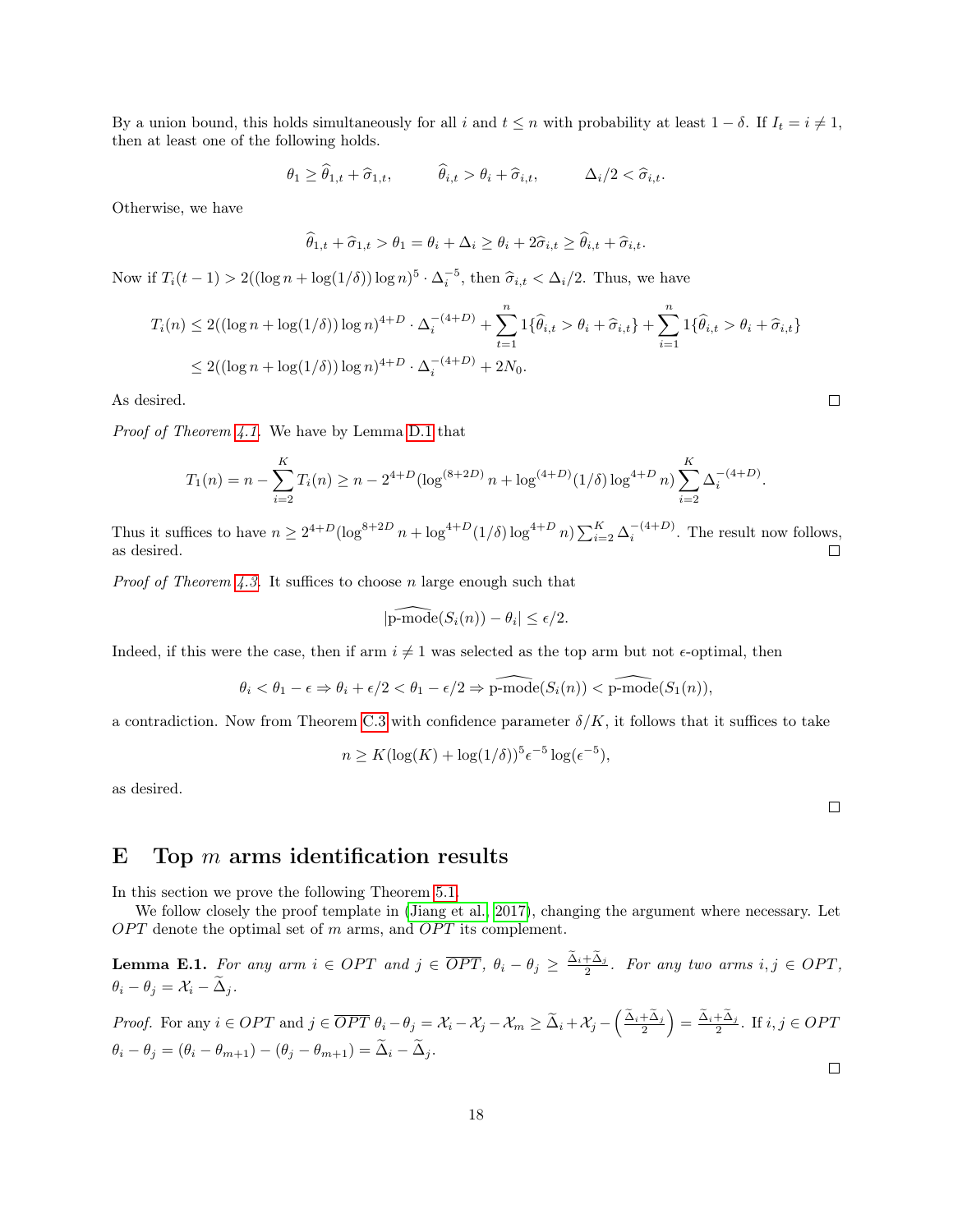We will use the following bound:

<span id="page-18-0"></span>**Lemma E.2.** For any arm  $i \in [K]$ ,  $\theta_i \in (\hat{\theta}_{i,t} - U(t, \delta'), \hat{\theta}_{i,t} + U(t, \delta'))$  for all  $t \geq N_{f_i}$  simultaneously with probability  $1 - \delta'$ .

*Proof.* Let  $c = \sum_{i=N_0}^{\infty} \frac{1}{t^2}$ . This lemma is a simple consequence of the union bound since for every  $t \ge N_{f_i}$ ,  $\theta_i \in (\hat{\theta}_{i,t} - U(t,\delta'), \hat{\theta}_{i,T_i(t)} + U(t,\delta'))$  with probability  $1 - \delta'/(ct^2)$ , by union bound, this holds for all  $t \ge N_{f_i}$ with probability at least  $1 - \delta$ .

Now we prove Theorem [4.1:](#page-6-2)

*Proof.* Define  $\mathcal E$  the event that for all arms  $i \in OPT$  and all  $t \geq 1$  it holds that for all arms the true modes lie inside the confidence intervals. In other wors, where for all t such that  $\sum_{i=1}^{L} N_{f_i} \le t \le n$ , it holds that for all  $i \in OPT$ ,  $|\hat{\theta}_{i,T_i(t)} - \theta_i| \le U(T_i(t), \delta/(2m))$  and for all  $j \in \hat{OPT}$ ,  $|\hat{\theta}_{j,T_j(t)} - \theta_j| \le U(T_j(t), \delta/(2(K-m)))$ . By Lemma [E.2T](#page-18-0)he probability of  $\mathcal E$  is:

$$
P(\mathcal{E}) \ge 1 - m(\delta/(2K)) - (K - m)(\delta/(2(K - m)))
$$
  
= 1 - \delta

We now proceed to prove that conditioned on  $\mathcal E$  the algorithm works.

Suppose for the sake of contradiction the algorithm terminates at time t and returns  $H_t \neq OPT$ . In this case there exists  $i \in H_t \cap OPT$  and  $j \in L_t \cap OPT$ . Recall that  $h_t$  is the arm in  $H_t$  with the lowest lower confidence bound and  $l_t$  is the arm in  $L_t$  with the highest upper confidence bound. The definition of  $h_t$  and event  $\mathcal E$  guarantees that conditioning on  $\mathcal E$ ,

$$
\theta_i > \hat{\theta}_{i,T_i(t)} - U(T_i(t), \delta/(2(K-m))) \ge \hat{\theta}_{h_t,T_{h_t}(t)} - U(T_{h_t}(t), \delta/(2(K-m)))
$$
\n(1)

Similarly:

$$
\theta_j < \hat{\theta}_{j,T_j(t)} + U(T_j(t), \delta/(2m)) \leq \hat{\theta}_{l_t, T_{l_t}(t)} + U(T_{l_t}(t), \delta/(2m)) \tag{2}
$$

The stopping condition at round  $t$  implies that:

$$
\hat{\theta}_{h_t, T_{h_t}(t)} - U(T_{h_t}(t), \delta/(2(K-m))) \ge \hat{\theta}_{l_t, T_{l_t}(t)} + U(T_{l_t}(t), \delta/(2m))
$$
\n(3)

The three inequalities above together yield  $\theta_i > \theta_j$  whcih contradicts the assumption that  $i \in \hat{OPT}$  and  $j \in OPT$ . Thus our algorithm outputs the correct andwer conditioning on event  $\mathcal{E}$ .

We upper bound the sample complexity of our algorithm by means of what is known as a charging argument. We define the critical armaat time t denoted by  $cr_t$ , as the arm that has been pulled fewer times between  $h_t$  and  $l_t$ , in other words,  $cr_t = \arg \min_{i \in \{h_t, l_t\}} T_i(t)$ . We charge the critical arm a cost of 1, no matter whether it s actually pulled at this time step. It remains to upper bound the total cost that we charge each arm. To this end we prove the following two claims:

- 1. Once an arm has been sampled a certain number of times it will never be critical in the future
- 2. The expected number of samples drawn from an arm is lower bounded by the total cost it is charged.

This directly gives an upper bound on the cost that we charge each arm and thus an upper bound on the total sample complexity.

For a fixed time step t define  $\hat{\theta}_i = \hat{\theta}_{i,T_i(t)}$  and  $r_i = U(T_i(t), \delta/(2K))$ . Since  $\delta/(2K)$  is smaller than  $\delta/(2m)$ and  $\delta/(2(K-m))$ ,  $r_i$  is greater than or equal to both  $U(T_i(t), \delta/(2m))$  and  $U(T_i(t), \delta/(2(K-m)))$ . It follows that conditioning on event  $\mathcal{E}, |\hat{\theta}_i - \theta_i| < r_i$  holds for every arm *i*.

In the following we show that  $r_{cr_t} \geq \Delta_{cr_t}/8$ . In other words, let  $\rho_i$  denote the smallest integer such that  $U(\rho_i, \delta/(2K)) < \Delta_i/8$ . Then once arm i has been sampled  $\rho_i$  times, it will never become critical later. We prove the inequality in the following three cases separately.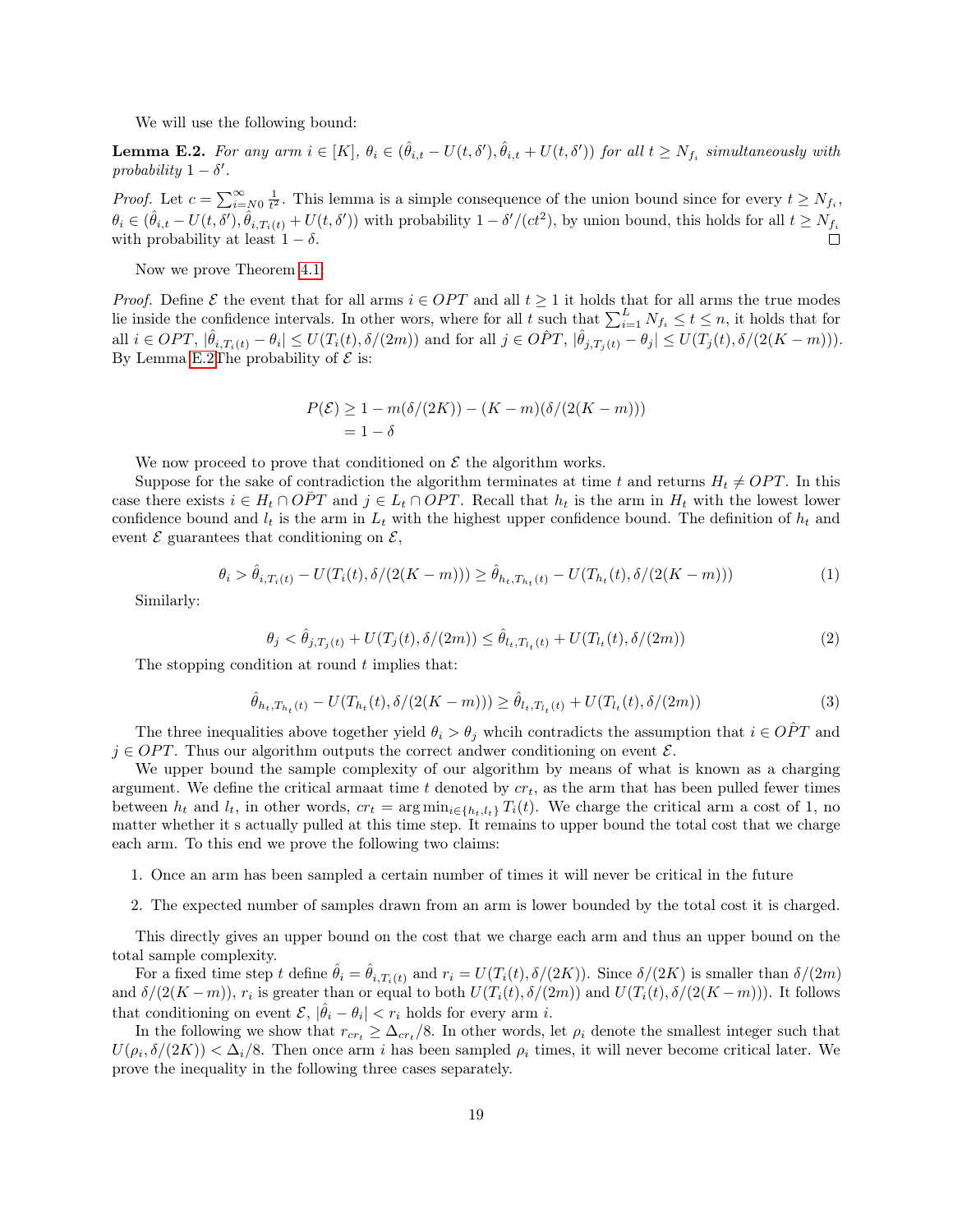Case 1  $h_t \in \overline{OPT}$ ,  $l_t \in OPT$ . Since  $h_t \in H_t$  and  $l_t \in L_t$ , we have  $\hat{\theta}_{h_t} \geq \hat{\theta}_{l_t}$ . It folows that conditing on  $\mathcal{E}$ ,

$$
\theta_{h_t} + \rho_{h_t} > \hat{\theta}_{h_t} \geq \hat{\theta}_{l_t} > \theta_{l_t} - \rho_{l_t}
$$

which implies that

$$
\rho_{h_t} + \rho_{l_t} > \theta_{l_t} - \theta_{h_t} \ge \frac{\tilde{\Delta}_{h_t} + \tilde{\Delta}_{l_t}}{2}
$$

The last step applies Lemma [E.1.](#page-17-0) Recall that arm  $cr_t$  has been pulled fewer times than the other arm up to time  $t$ , and thus the arm has a larger confidence radius than the other arm. Then,

$$
\rho_{cr_t} > \frac{\rho_{h_t} + \rho_{l_t}}{2} \ge \frac{\tilde{\Delta}_{h_t} + \tilde{\Delta}_{l_t}}{4} \ge \frac{\tilde{\Delta}_{cr_t}}{4}
$$

Case 2  $h_t \in OPT$ ,  $l_t \in \overline{OPT}$ . Since the stopping condition of our algorithm is not met, we have:

$$
\bar{\theta}_{h_t} - \rho_{h_t} \leq \hat{\theta}_{h_t} - U(T_{h_t}(t), \delta/(2(K - m)))
$$
  

$$
< \hat{\theta}_{l_t} + U(T_{l_t}(t), \delta/(2m))
$$
  

$$
\leq \hat{\theta}_{l_t} + \rho_{l_t}
$$

It follows that conditioning on  $\mathcal{E}$ ,

$$
\theta_{h_t}-2\rho_{h_t}<\hat{\theta}_{h_t}-\rho_{h_t}<\hat{\theta}_{l_t}+\rho_{l_t}<\theta_{l_t}+2\rho_{l_t}
$$

which implies by lemma [E.1](#page-17-0)

$$
r_{h_t} + r_{l_t} > \frac{(\theta_{h_t} - \theta_{l_t})}{2} \ge \frac{\tilde{\Delta}_{h_t} + \tilde{\Delta}_{l_t}}{4}
$$

Therefore:

$$
r_{cr_t} \geq \frac{(r_{h_t} + r_{l_t})}{2} \geq \frac{(\widetilde{\Delta}_{h_t} + \widetilde{\Delta}_{l_t})}{8} \geq \widetilde{\Delta}_{cr_t}/8
$$

Case 3  $h_t, l_t \in OPT$  or  $h_t, l_t \in \overline{OPT}$ . By symmetry, it sufficeds to consider the former case. Since the arm  $l_t$ , which is among the best m arms is in  $L_t$  by mistake, there must be another arm j such that  $j \in \overline{OPT} \cap H_t$ . Recall that  $h_t$  is the arm with the smallest lower confidence bound in  $H_t$ . Thus we have:

$$
\theta_{h_t} - 2\rho_{h_t} < \hat{\theta}_{h_t} - \rho_{h_t} \tag{4}
$$

$$
\leq \hat{\theta}_{h_t} - U(T_{h_t}(t), \delta/(2(K-m)))\tag{5}
$$

$$
\leq \hat{\theta}_j - U(T_j(t), \delta/(2(K-m)))\tag{6}
$$

$$
\langle \theta_j \rangle \tag{7}
$$

<span id="page-19-0"></span>And it then follows from Lemma [E.1:](#page-17-0)

$$
r_{h_t} > (\theta_{h_t} - \theta_j)/2 \ge (\widetilde{\Delta}_{h_t} + \widetilde{\Delta}_j)/4 \ge \widetilde{\Delta}_{h_t}/4
$$
\n(8)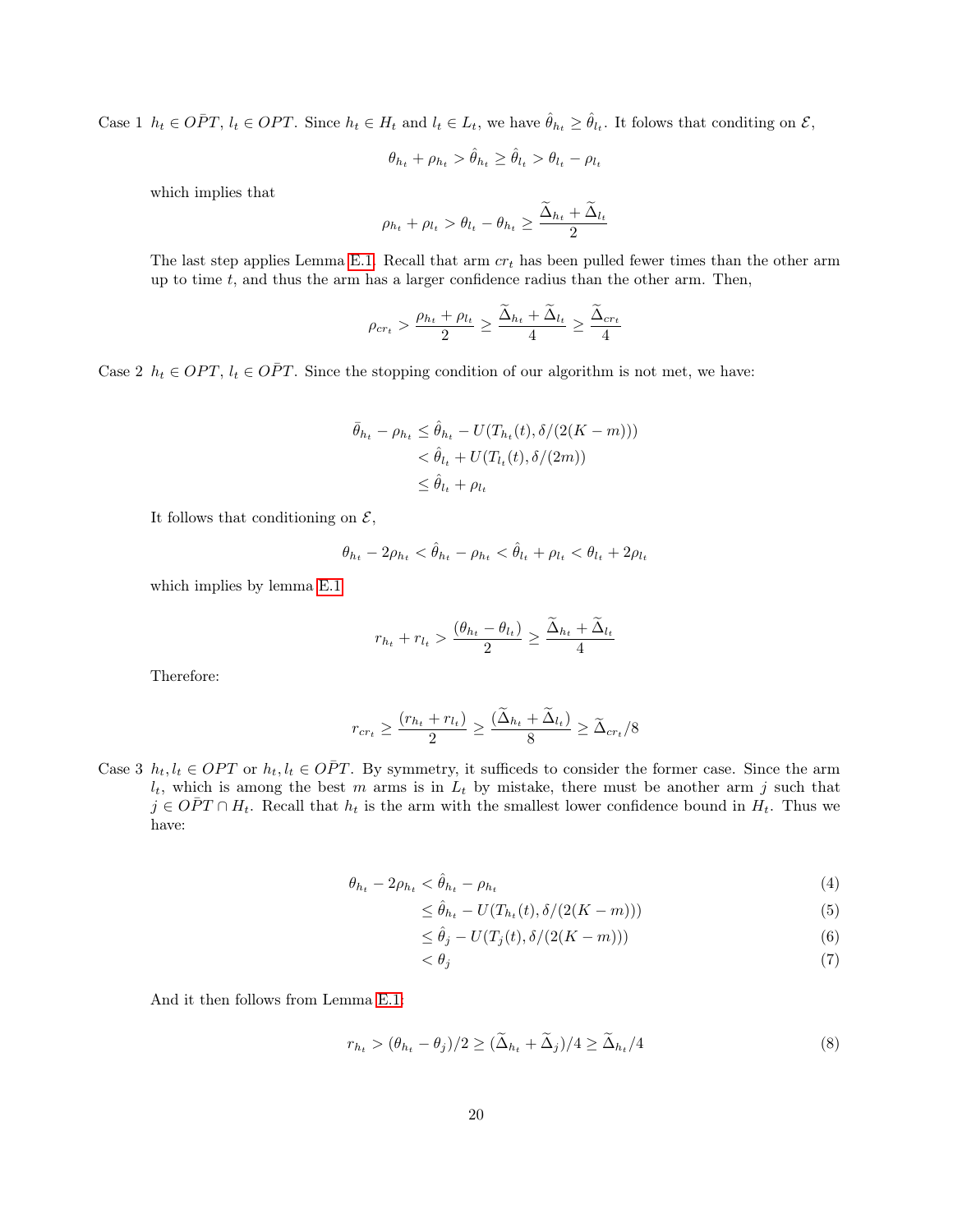Thus if  $cr_t = h_t$  the claim directly holds. It remains to consider the case  $cr_t = l_t$  Since  $\hat{\theta}_{h_t} \geq \hat{\theta}_{l_t}$  we have:

<span id="page-20-0"></span>
$$
\theta_{l_t} - \rho_{l_t} < \hat{\theta}_{l_t} \le \hat{\theta}_{h_t} < \theta_{h_t} + \rho_{h_t}
$$

And therefore by Lemma [E.1:](#page-17-0)

$$
\rho_{h_t} + \rho_{l_t} > \theta_{l_t} - \theta_{h_t} = \tilde{\Delta}_{l_t} - \tilde{\Delta}_{h_t}
$$
\n
$$
(9)
$$

Since we charge  $cr_t = l_t$  it holds that  $\rho_{l_t} \ge \rho_{h_t}$  and thus by [8](#page-19-0) and [9.](#page-20-0)

$$
r_{l_t} \ge (r_{h_t} + r_{l_t})/6 + 2\rho_{h_t}/3 > (\widetilde{\Delta}_{l_t} - \widetilde{\Delta}_{h_t})/6 + \widetilde{\Delta}_{h_t}/6 = \widetilde{\Delta}_{l_t}/6
$$

This finishes the proof of the claim.

We note that when we charge arm  $cr_t$  with a cost of 1 at time step t, it holds that  $T_{cr_t}(t) \leq (T_{h_t}(t) + T_{l_t}(t))/2$ . According to the algorithm, arm  $cr_t$  is pulled at time t with probability at least 1/2. Recall that  $\rho_i$  is defined as the smallest integer such that  $U(\rho_i, \delta/(2K)) < \Delta_i/8$ . Let random variable  $X_i$  denote that number of times that arm i is charged before it has been pulled  $\rho_i$  times. Since in expectation, an arm will get a sample after being charged at most twice, we have  $\mathbb{E}[X_i] \leq 2\rho_i$ 

We have that

$$
r_i \ge \text{PolyLog}\left(\frac{1}{\delta}, \frac{1}{\widetilde{\Delta}_i}\right) \frac{1}{\widetilde{\Delta}_i}
$$

implies  $U(t, \delta/2K) \leq \frac{\Delta_i}{8}$ .

Therefore the complexity of the algorithm conditioning on event  $\mathcal E$  is upper bounded by:

$$
\sum_{i=1}^{K} \mathbb{E}[X_i] + KN_0 = \text{PolyLog}\left(\frac{1}{\delta}, \sum_{i=1}^{K} \frac{1}{\tilde{\Delta}_i}\right) \sum_{i=1}^{K} \tilde{\Delta}_i^{-(4+D)},
$$

as desired.

## F Proofs of Regret Bounds

In this section, not included in the main paper we explore the notion of defining regret of an algorithm for p–mode identification with respect to the modal values. The loss of pulling an arm at time t is defined as the distance between the  $p$ −mode of said arm to the  $p$ −mode of the optimal arm.

We introduce the following notions of regret based on the p−modes.

$$
\mathcal{R}(n) = n \cdot \max_{i=1,\dots,K} \theta_i - \sum_{j=1}^n \theta_{I_j},
$$
  

$$
\overline{\mathcal{R}}(n) = \max_{i=1,\dots,K} n \cdot p - \text{mode}(\{X_{i,t} : 1 \le t \le n\})
$$
  

$$
-\sum_{i=1}^K T_i(n) \cdot p - \text{mode}(\{X_{i,t} : I_t = i, 1 \le t \le n\}).
$$

The regret thus rewards the strategy with the p−mode  $(\mathcal{R}_n)$  or the sample p−mode  $(\overline{\mathcal{R}}(n))$  of all trials for a particular arm rather than the mean as in classical formulations.

We next give a regret bounds for Algorithm [3.](#page-6-1) For  $\mathcal{R}(n)$ , we attain a poly-logarithmic regret in the number of time steps, while for  $\overline{\mathcal{R}}(n)$  we attain a regret of order  $\widetilde{O}(n^{4/(4+D)})$ . The extra error from the latter is incurred from the errors in the mode estimates.

 $\Box$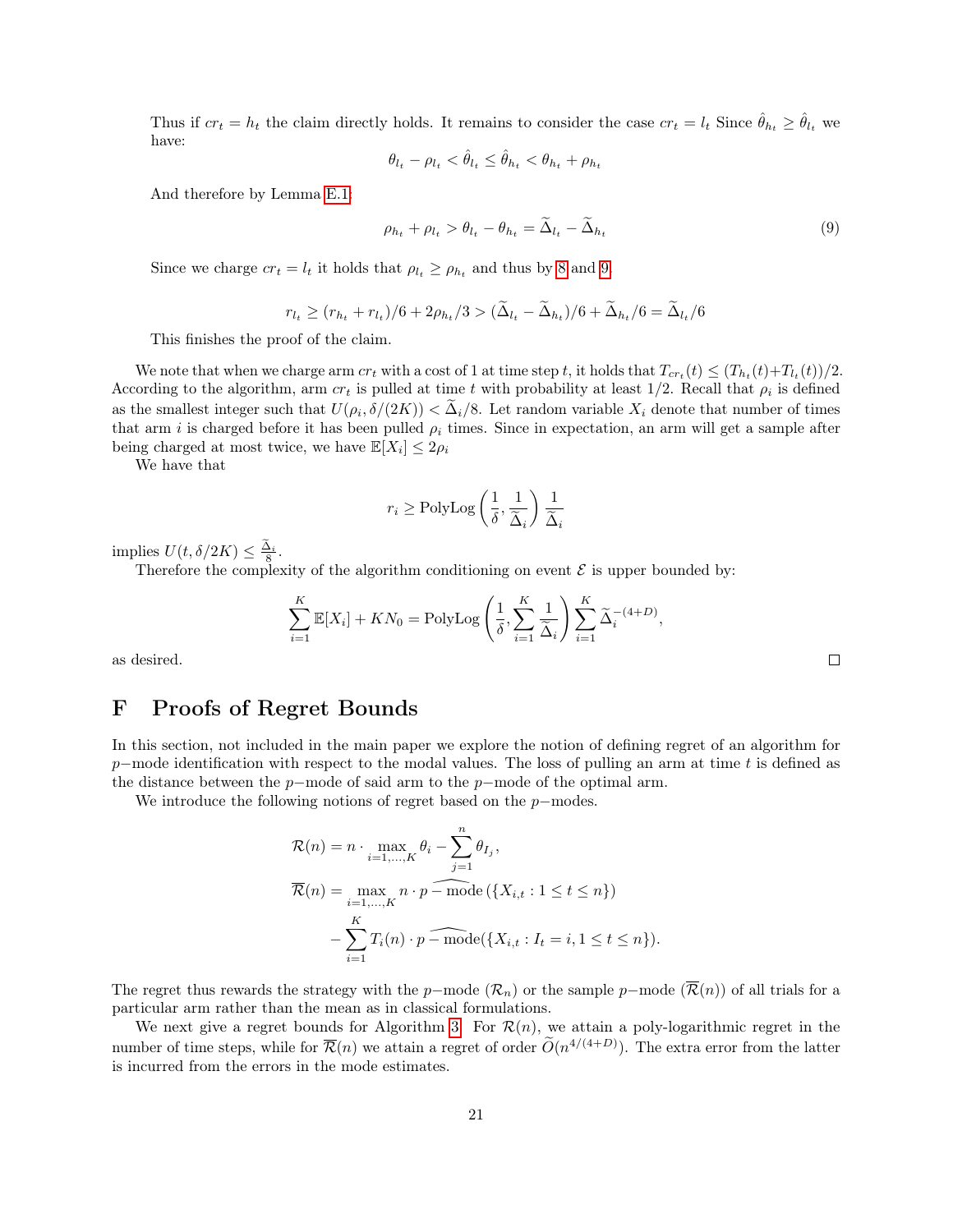Proof of Theorem [6.1.](#page-9-2) We have by Lemma [D.1](#page-16-1) that

$$
\mathcal{R}(n) = \sum_{i=2}^{K} T_i(n) \Delta_i \le (2(\log n + \log(1/\delta)) \log n)^{4+D} \cdot \sum_{i=2}^{K} \Delta_i^{-(3+D)} + 2K \cdot N_0
$$
  

$$
\le 32(\log^{8+2D} n + \log^{(4+D)}(1/\delta) \log^{(4+D)} n) \cdot \sum_{i=2}^{K} \Delta_i^{-(3+D)} + 2K \cdot N_0.
$$

Now, for  $T_i(t) > N_0$ , repeating what was established in Lemma [D.1,](#page-16-1) we have confidence intervals for each arm index  $i$  as follows:

$$
\theta_i \in \left( \widehat{\theta}_{i,t} - \widehat{\sigma}_{i,t}, \widehat{\theta}_{i,t} + \widehat{\sigma}_{i,t}, \right),\
$$

where

$$
\widehat{\theta}_{i,t} := \widehat{\text{p-mode}}(S_i(t-1)) \text{ and } \widehat{\sigma}_{i,t} := (\log n + \log(1/\delta)) \cdot \frac{\log(T_i(t-1))}{(T_i(t-1))^{1/(4+D)}}.
$$

Thus,

$$
\overline{\mathcal{R}}(n) \leq n\hat{\sigma}_{1,n} + \sum_{i=2}^{K} T_i(n) \cdot 1\{T_i(n) > N_0\} \cdot (\hat{\sigma}_{i,n} + \Delta_i) + \sum_{i=2}^{K} T_i(n) \cdot 1\{T_i(n) \leq N_0\}
$$
\n
$$
= \mathcal{R}(n) + N_0 \cdot K + n\hat{\sigma}_{1,n} + \sum_{i=2}^{K} T_i(n) \cdot 1\{T_i(n) > N_0\} \cdot \hat{\sigma}_{i,n}
$$
\n
$$
\leq \mathcal{R}(n) + N_0 \cdot K + n\hat{\sigma}_{1,n} + (\log n + \log(1/\delta)) \sum_{i=2}^{K} T_i(n)^{4/(4+D)} \cdot \log(T_i(n))
$$
\n
$$
\leq \mathcal{R}(n) + N_0 \cdot K + n\hat{\sigma}_{1,n} + (\log n + \log(1/\delta))(\log n) \sum_{i=2}^{K} T_i(n)^{4/(4+D)}.
$$
\n
$$
\leq \mathcal{R}(n) + N_0 \cdot K + n\hat{\sigma}_{1,n} + (\log n + \log(1/\delta))(\log n) \cdot K^{1/(4+D)} n^{4/(4+D)}
$$

Next, we have

$$
T_1(n) = n - \sum_{i=2}^{K} T_i(n) \ge n - 32K(\log^{8+2D} n) + \log^{(4+D)}(1/\delta) \log^{(4+D)}(1/\delta) \cdot \sum_{i=2}^{K} \Delta_i^{-(3+D)} + 2K^2 \cdot N_0 \ge n/2,
$$

where the last inequality holds for n sufficiently large depending on  $K, \delta, \Delta_2, \Delta_3, ..., \Delta_K$ . Thus, we have  $\hat{\sigma}_{1,n} \leq \frac{1}{2} (\log n + \log(1/\delta)) \log n \cdot n^{1/(4+D)}$ . Combining this with the above, we get

$$
\overline{\mathcal{R}}(n) \le \mathcal{R}(n) + O\left((\log^2 n + \log(1/\delta) \log n + K) \cdot n^{4/(4+D)}\right),\right)
$$

as desired.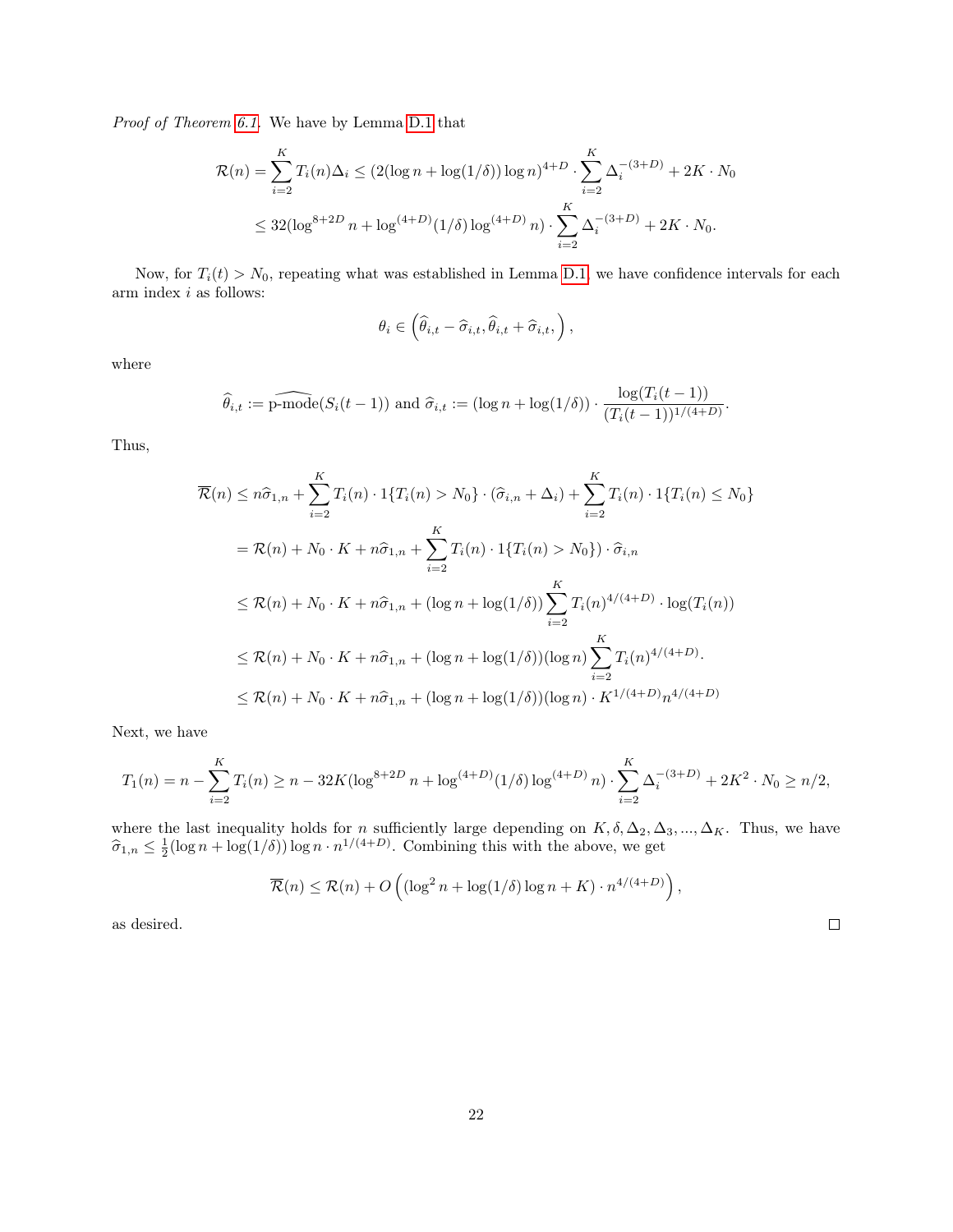## G Simulations for p−modal bandits



Figure 6: Left. Multimodal densities. The score function equals the absolute value of the 2−mode of the Arm. Under this score function the best arm is Arm 3. Right. Our algorithm quickly figures which one is the best arm and pulls it more than the other ones.



Figure 7: Left. Multimodal densities. The score function equals the value of the 2−mode of the Arm. Under this score function the best arm is Arm 2. Right. Our algorithm quickly figures which one is the best arm and pulls it more than the other ones.

#### H Proofs of p-mode estimation results for Contextual Bandits

#### <span id="page-22-0"></span>Assumption A3 ()

• Let  $0 < \alpha \leq 1$ . For all  $i \in [K], x, x' \in \mathcal{X}, r, r' \in [0, 1]$ , the following holds.

$$
|f_i(r, x) - f_i(r', x')| \le C_\alpha |(r, x) - (r', x')|^\alpha,
$$

where  $(r, x)$  represents the concatenation of r and x into a vector in  $\mathbb{R}^{d+1}$ .

- The local maxima of  $f_i(r|X=x)$  are points for all i and  $x \in \mathcal{X}$ .
- There exists  $\check{C}, \hat{C}, r_M > 0$  such that the following holds simulatenously for all  $i, r$  and  $x \in \mathcal{X}$ .

$$
\check{C}(r_0-r)^2 \le |f_i(r_0,x) - f_i(r,x)| \le \hat{C}(r_0-r)^2,
$$

for  $r \in B(r_0, r_M)$  where  $r_0$  is a mode of  $f_i(\cdot | X = x)$ .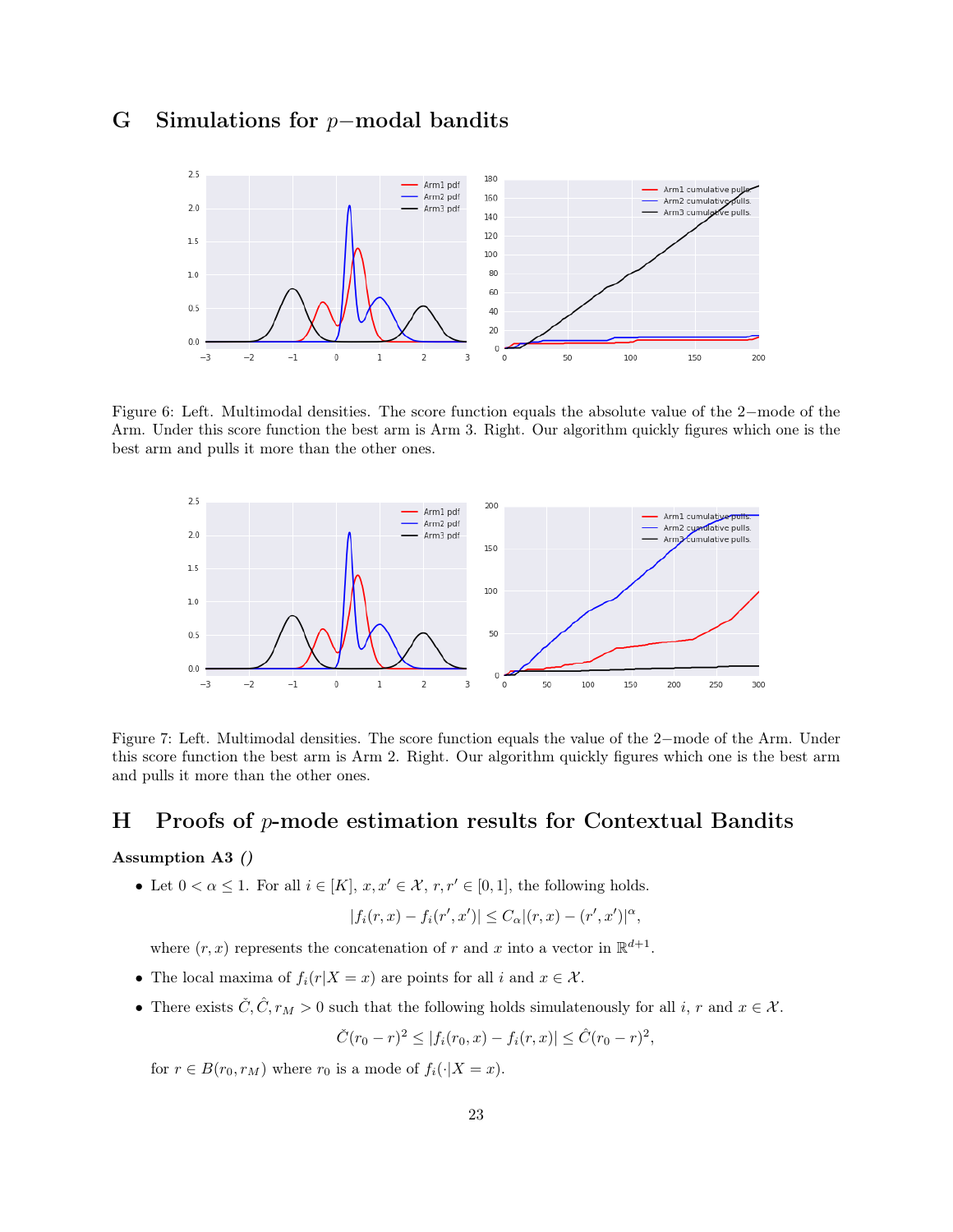• inf<sub> $x \in \mathcal{X}$ </sub> inf<sub>r∈{modes</sub> of  $f(r|X=x)$ }+[ $-r_M,r_M$ ]  $f(r, x) > 0$ .

In this section we provide guarantees for Algorithm [10,](#page-23-0) a generalization of Algorithm [6.](#page-9-1)

#### Algorithm 10 Estimating  $p$ -modes of conditional densities

<span id="page-23-0"></span>Input: m, k, samples  $S_{[n]} := \{(r_1, X_1), ..., (r_n, X_n)\}, x \in \mathbb{R}^d$ , confidence parameter  $\delta$ , and  $\epsilon > 0$ . Let  $r_k(r, x)$  be the distance from  $(r, x) \in \mathbb{R} \times \mathbb{R}^d$  to its k-th nearest neighbor in  $S_{[n]}$ .  $f(r, x) := k/(v_{d+1} \cdot n \cdot r_k(r, x)^{d+1}),$  where  $v_{d+1}$  is the volume of  $(d+1)$ -dimensional unit ball. Initialize  $\mathcal{A} := \emptyset$ . Define  $\beta_k = 100 \cdot \log(1/\delta) \cdot \sqrt{\log n}/\sqrt{k}$ . Let  $R := \{\frac{1}{m}, \frac{2}{m}, ..., \frac{m-1}{m}\}$ . Sort R in descending order by  $\widehat{f}(r, x)$  value for  $r \in R$  and let  $R_i$  denote the *i*-th element of R. Define  $G(\lambda)$  to be the graph with vertices  $r \in R$  such that  $\hat{f}(r, x) > \lambda$  and edges between  $r_1$  and  $r_2$  iff  $|r_1 - r_2| \leq \min\{r_k(r_1, x), r_k(r_2, x)\}.$ for  $i = 1$  to m do Define  $\lambda := f(R_i, x)$  and let A be the CC of  $G(\lambda - \beta_k \lambda - \epsilon)$  that contains  $R_i$ .

if  $A$  is disjoint from all sets in  $A$  then Add  $A$  to  $A$ . end if if  $|A| = p$  then break. end if end for return min{argmax<sub>x∈A</sub> $f_k(x)$  :  $A \in \mathcal{A}$ .

We utilize uniform  $k$ -NN bounds from [\(Dasgupta and Kpotufe, 2014\)](#page-12-1), which are repeated here. For these results f is an arbitrary density on  $\mathbb{R}^d$  and  $f_k$  is its k-NN density estimator from a finite sample of size n defined as  $f_k(x) := k/(n \cdot v_d \cdot r_k(x)^d)$  where  $v_d$  is the volume of a unit ball in  $\mathbb{R}^d$ .

#### Definition H.1.

$$
\hat{r}(\epsilon, x) := \sup \left\{ r : \sup_{x' \in B(x, r) \cap M} f(x') - f(x) \le \epsilon \right\}
$$

$$
\check{r}(\epsilon, x) := \sup \left\{ r : \sup_{x' \in B(x, r) \cap M} f(x) - f(x') \le \epsilon \right\}.
$$

Definition H.2.  $C_{\delta,n} := 16 \log(2/\delta) \sqrt{d \log n}$ .

<span id="page-23-1"></span>**Lemma H.1.** [Lemma 3 of [\(Dasgupta and Kpotufe, 2014\)](#page-12-1)] Suppose that  $k \geq 4C_{\delta,n}^2$ . Then with probability at least  $1 - \delta$ , the following holds for all  $x \in \mathbb{R}^d$  and  $\epsilon > 0$ .

$$
f_k(x) < \left(1 + 2\frac{C_{\delta,n}}{\sqrt{k}}\right)(f(x) + \epsilon),
$$

provided k satisfies  $v_d \cdot \hat{r}(x, \epsilon) \cdot (f(x) + \epsilon) \ge \frac{k}{n} + C_{\delta, n} \frac{\sqrt{k}}{n}$ .

<span id="page-23-2"></span>**Lemma H.2.** [Lemma 4 of [\(Dasgupta and Kpotufe, 2014\)](#page-12-1)] Suppose that  $k \geq 4C_{\delta,n}^2$ . Then with probability at least  $1 - \delta$ , the following holds for all  $x \in \mathbb{R}^d$  and  $\epsilon > 0$ .

$$
f_k(x) \ge \left(1 - \frac{C_{\delta,n}}{\sqrt{k}}\right) (f(x) - \epsilon),
$$

provided k satisfies  $v_d \cdot \check{r}(x, \epsilon) \cdot (f(x) - \epsilon) \ge \frac{k}{n} - C_{\delta, n} \frac{\sqrt{k}}{n}.$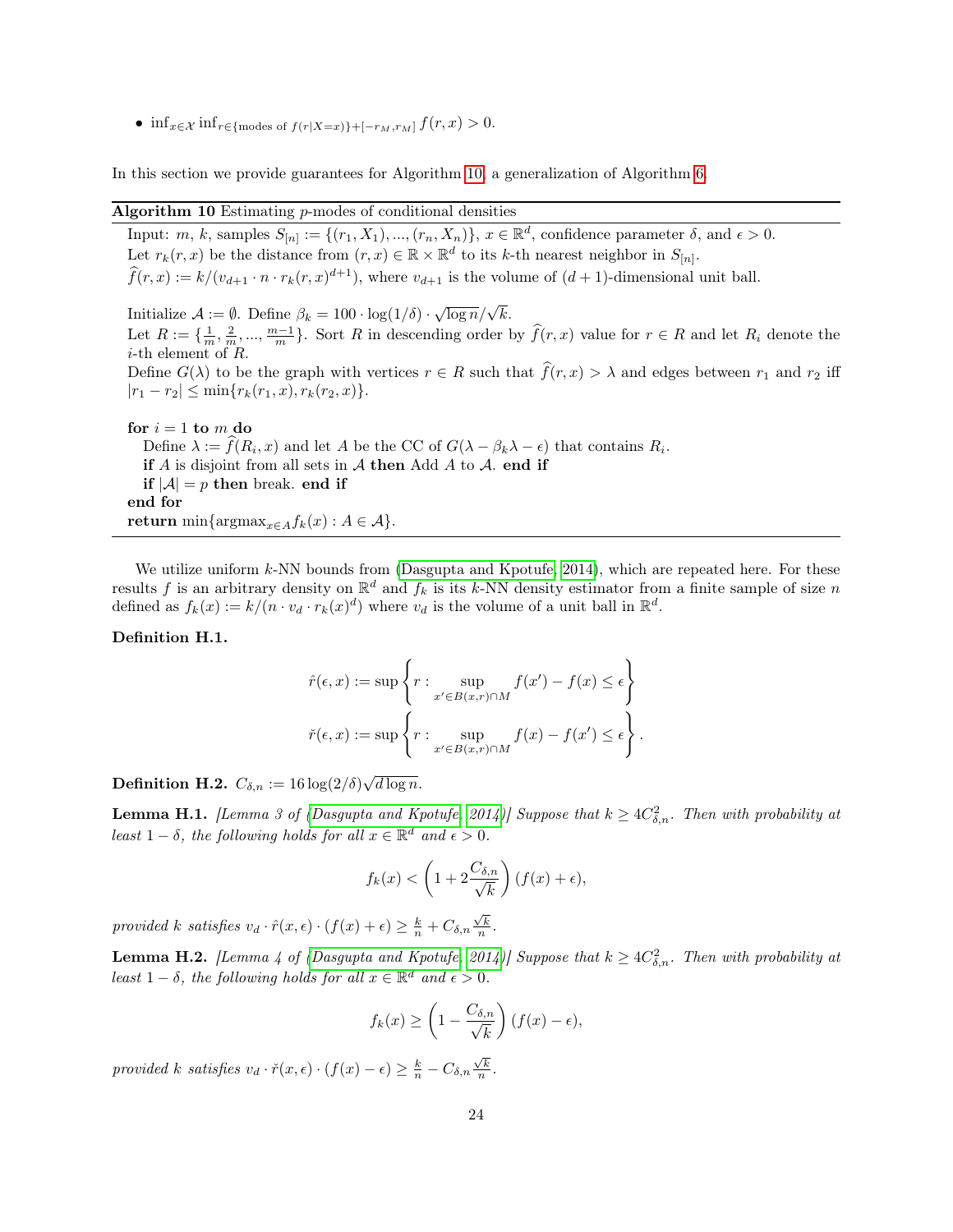If f is  $\alpha$ -Hölder continuous for some  $\alpha \in (0,1]$  (i.e.  $|f(x) - f(x')| \leq C_{\alpha}|x - x'|^{\alpha}$ ), then we can make the observation that  $\max\{\tilde{r}(\epsilon,x),\hat{r}(\epsilon,x)\}\leq (\epsilon/C_\alpha)^{1/\alpha}$ . Then applying this to Lemma [H.1](#page-23-1) and [H.2,](#page-23-2) we have the following.

<span id="page-24-1"></span>Corollary H.3. [Finite sample rates for Hölder densities] Let  $\delta > 0$ . Suppose that f is  $\alpha$ -Hölder continuous for some  $\alpha \in (0,1]$ . and let f have compact support  $\mathcal{X} \subseteq \mathbb{R}^d$ . Suppose that  $\inf_{x \in \mathcal{X}} f(x) \geq \lambda_0$ . Then exists constant C depending on f such that the following holds if  $n \geq C_{\delta,n}^2$  with probability at least  $1-\delta$ .

$$
\sup_{x \in \mathcal{X}} |\widehat{f}(x) - f(x)| \le C \left( \frac{C_{\delta,n}}{\sqrt{k}} + \left( \frac{k}{n} \right)^{\alpha/d} \right).
$$

<span id="page-24-0"></span>**Theorem H.4.** [Estimating constrained modes] Suppose we have n i.i.d. samples  $S_{[n]}$  from f. Let  $C_0 > 0$ . There exists  $N_f$  depending on  $C_0$ ,  $r_M$ ,  $||f||_{\infty}$ ,  $\inf_{x \in \mathcal{X}} \inf_{r \in \{modes\ of\ f(r|X=x)\}+[-r_M,r_M]\ f(r,x)$ ,  $K$ ,  $\hat{C}$ ,  $\check{C}$ ,  $C_{\alpha}$ ,  $\alpha, \delta$  such that for  $n \ge N_f$ ,  $k = n^{2\alpha/(2\alpha + d + 1)}$ ,  $m = 1/k^2$ ,  $\epsilon = \Omega(1/\log n)$  and  $\epsilon \to 0$  we have the following.

$$
\mathbb{P}\Bigg(\sup_{x\in\mathcal{X}}|\widehat{mode}(S_{[n]},x)-mode(f(r|X=x))|\geq C_0\frac{\sqrt{\log(1/\delta)}\log n}{n^{\alpha/(4\alpha+2d+2)}}\Bigg)\leq \delta.
$$

where  $\widehat{mode}(S_{[n]}, x)$  is the output of Algorithm [6](#page-9-1) for context  $x \in \mathcal{X}$ .

*Proof of Theorem [H.4.](#page-24-0)* The proof will proceed as follows. First (step 1), we show a bound on recovering a mode when constrained to a region of the reward space where the conditional density has only a single mode. Next (step 2), we show that each mode has a corresponding estimate. Then (step 3), we show that the Algorithm does not choose any false modes. Finally (step 4), we show that the first  $p$  recovered modes indeed will give us the p-mode.

Step 1: Single-mode recovery. Suppose that closed interval  $I \subseteq [0,1]$  is such that  $f(r|X = x)$  has only one mode  $r_0$  in I. Then take  $\tilde{r} = 2\sqrt{2C\left(\frac{C_{\delta,n}}{\sqrt{k}} + (k/n)^{\alpha/(d+1)}\right)}$ . Then it suffices to show

$$
\inf_{r \in [r_0 - 1/m, r_0 + 1/m]} \widehat{f}(r, x) > \sup_{r \in A \setminus [r_0 - \tilde{r}, r_0 + \tilde{r}]} \widehat{f}(r, x).
$$

We have

$$
\sup_{r \in I \setminus [r_0 - \tilde{r}/2, r_0 + \tilde{r}/2]} f(r, x) \le f(r_0, x) - \check{C}(\tilde{r}/2)^2.
$$

Then, we have by Corollary [H.3:](#page-24-1)

$$
\sup_{r \in I \setminus [r_0 - \tilde{r}, r_0 + \tilde{r}]} \widehat{f}(r, x) < f(r_0, x) - \check{C}(\tilde{r}/2)^2 + C \left( \frac{C_{\delta, n}}{\sqrt{k}} + \left( \frac{k}{n} \right)^{\alpha/(d+1)} \right).
$$

On the other hand, we have

$$
\inf_{r \in [r_0 - 1/m, r_0 + 1/m]} f(r, x) \ge f(r_0, x) - \hat{C}(1/m)^2.
$$

Then, by Corollary [H.3:](#page-24-1)

$$
\inf_{r \in [r_0 - 1/m, r_0 + 1/m]} \hat{f}(r, x) \ge f(r_0, x) - \hat{C}(1/m)^2 - C\left(\frac{C_{\delta, n}}{\sqrt{k}} + \left(\frac{k}{n}\right)^{(\alpha/d)}\right).
$$

It suffices to have

$$
f(r_0,x) - \tilde{C}(1/m)^2 - C\left(\frac{C_{\delta,n}}{\sqrt{k}} + \left(\frac{k}{n}\right)^{\alpha/(d+1)}\right) > f(r_0,x) - \tilde{C}(\tilde{r}/2)^2 + C\left(\frac{C_{\delta,n}}{\sqrt{k}} + \left(\frac{k}{n}\right)^{\alpha/(d+1)}\right).
$$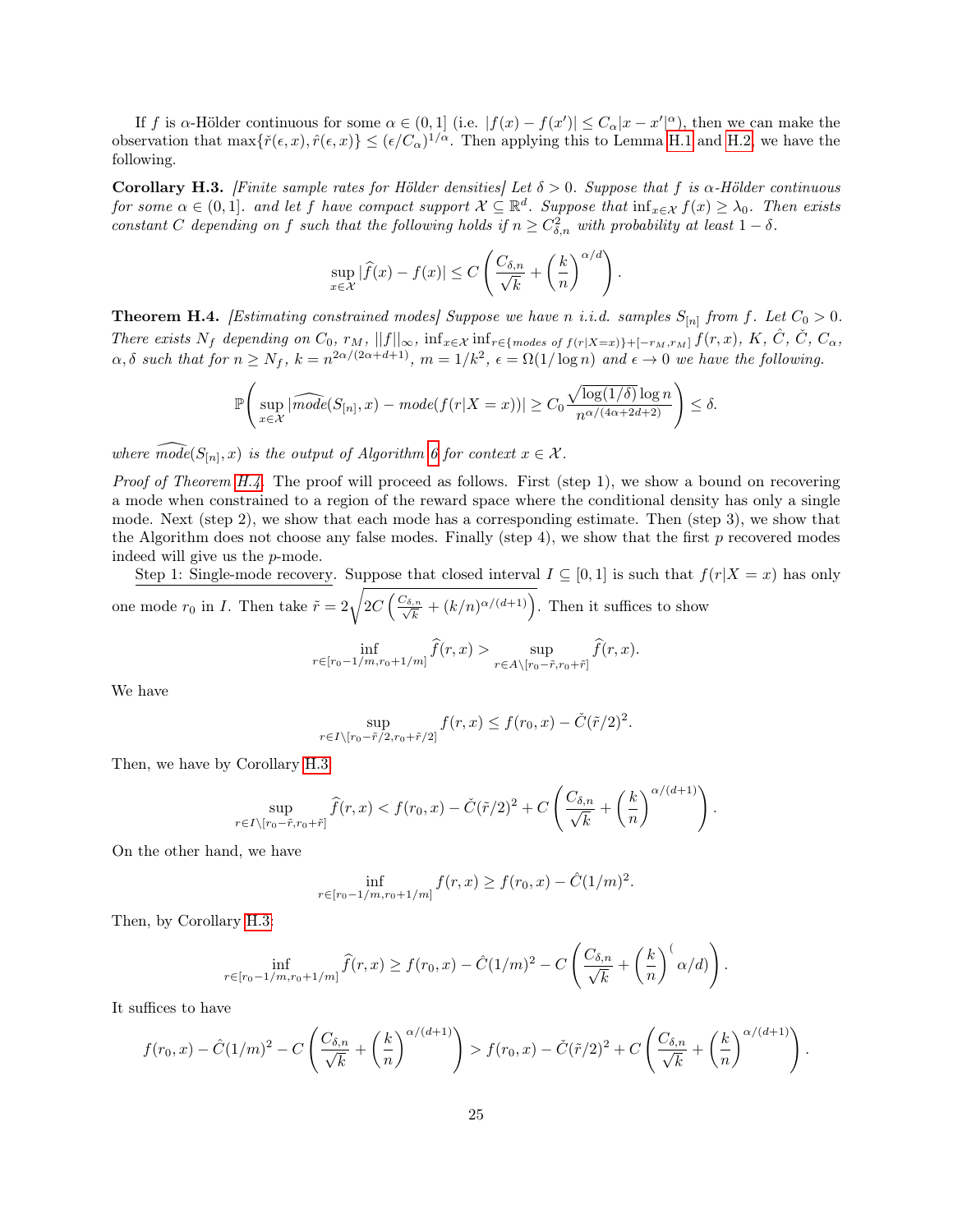This holds for n sufficiently large for all  $i \in [K]$ . Thus, it follows that  $\inf_{r \in [r_0-1/m, r_0+1/m]} \widehat{f}(r, x) >$  $\sup_{r \in I \setminus [r_0 - \tilde{r}, r_0 + \tilde{r}]} f(r, x)$ . and so  $|\hat{r} - r_0| \leq \tilde{r}$ .

Step 2: Every mode is estimated. This part of the proof mirrors that of Lemma 7 and 8 of [\(Jiang and](#page-13-7) [Kpotufe, 2017\)](#page-13-7). We show that for every  $r_0$  that is a mode of  $f(r|X=x)$  has a corresponding estimate in Algorithm [6.](#page-9-1) First, we show that  $B(r_0, \tilde{r})$  and  $B(r_0, r_M)\setminus B(r_0, \bar{r})$  are disconnected in  $G(\lambda - \beta_k \lambda - \epsilon)$  where  $\bar{r} = r_M/3$  and  $\lambda = \max_{r \in R \cap B(r_0, r_M)} \hat{f}(r, x)$ . Let  $\bar{F} = f(r_0, x) - \check{C}(\bar{r}/2)^2$ . Then for all  $r \in B(r_0, r_M) \setminus B(r_0, \bar{r})$ , we have  $\hat{r}(\bar{F}-f(r,x),x) > \bar{r}/2$ . Thus applying Lemma [H.1,](#page-23-1) we have

$$
\sup_{r \in B(r_0, r_M) \backslash B(r_0, \bar{r})} \hat{f}(r, x) < \left(1 + 2\frac{C_{\delta, n}}{\sqrt{k}}\right) \bar{F} \le \lambda - \beta_k \lambda - \epsilon.
$$

where the last inequality holds for n sufficiently large. This shows that  $G(\lambda - \beta_k \lambda)$  contains no vertex in  $B[r_0 - r_M, r_0 + r_M] \setminus [r_0 - \bar{r}, r_0 + \bar{r}]$ . Next, define  $S := \{r : \bar{r} \leq |r - r_0| \leq 2\bar{r}\}$ . We can similarly apply Lemma [H.1](#page-23-1) to show

$$
\sup_{r \in S} \hat{f}(r, x) < \lambda - \beta_k \lambda - \epsilon.
$$

Now for n sufficiently large,  $\tilde{r} < \bar{r}$  and thus  $[r_0 - \tilde{r}, r_0 + \tilde{r}]$  and  $B[r_0 - r_M, r_0 + r_M]\setminus [r_0 - \bar{r}, r_0 + \bar{r}]$  are disconnected in  $G(\lambda - \beta_k \lambda)$ .

Thus, the algorithm will choose  $\arg\max_{r \in R \cap B(r_0, r_M)} \hat{f}(r, x)$  as an estimate of  $r_0$ .

Step 3: No false modes are estimated. It suffices to show that if  $A_1$  and  $A_2$  are sets of points with empirical density at least  $\lambda$  in separate connected components of  $G(\lambda - \beta_k \lambda - \epsilon)$ , then the following holds. If  $\lambda_f := \inf_{r \in A_1 \cup A_2} f(r, x)$ , then  $A_1$  and  $A_2$  are disconnected in  $\{r \in [0, 1] : f(r, x) > \lambda_f\}$ . This follows from standard results in cluster tree estimation. e.g. Lemma 10 of [\(Jiang and Kpotufe, 2017\)](#page-13-7) or Lemma 6 of [\(Dasgupta and Kpotufe, 2014\)](#page-12-1).

Step 4: p-mode identification. If  $\mathcal{M} = \{r_1, ..., r_\ell\}$  are the modes where  $f(r_1, x) \ge f(r_2, x) \ge \cdots \ge$  $f(r_p, x) > f(r_{p+1}, x) \geq \cdots \geq f(r_\ell, x)$ , it thus suffices to show that

$$
\min_{j=1,\dots,p} f_k(\widehat{r}_j) > \max_{j=p+1,\dots,|\mathcal{M}|} f_k(\widehat{r}_j).
$$

where  $\hat{r}_j$  is the estimate corresponding to  $r_j$ . We have

$$
\min_{j=1,\dots,p} f(r_j, x) - \max_{j=p+1,\dots,|\mathcal{M}|} f(r_j, x) = f(r_p, x) - f(r_{p+1}, x) := \delta_p > 0.
$$

Earlier it was shown that  $\hat{r}_j \in B(r_j, \tilde{r})$ . It thus suffices to show that

$$
\min_{j=1,\ldots,p} \inf_{x \in B(r_j,\tilde{r})} \hat{f}(r,x) > \max_{j=p+1,\ldots,|\mathcal{M}|} \sup_{x \in B(r_j,\tilde{r})} \hat{f}(r,x).
$$

We have

$$
\inf_{x \in B(r_j, \tilde{r})} f(x) \ge f(r_j) - \hat{C}\tilde{r}^2.
$$

By Lemma 4 of [\(Dasgupta and Kpotufe, 2014\)](#page-12-1)

$$
\inf_{r \in B(r_j, \tilde{r})} \hat{f}(r, x) \ge \left(1 - \frac{C_{\delta, n}}{\sqrt{k}}\right) \cdot (f(r_j, x) - \hat{C}\tilde{r}^2).
$$

By Lemma 3 of [\(Dasgupta and Kpotufe, 2014\)](#page-12-1),

$$
\sup_{r \in B(r_j, \tilde{r})} \hat{f}(r, x) \le \left(1 + \frac{C_{\delta, n}}{\sqrt{k}}\right) \cdot f(r_j, x).
$$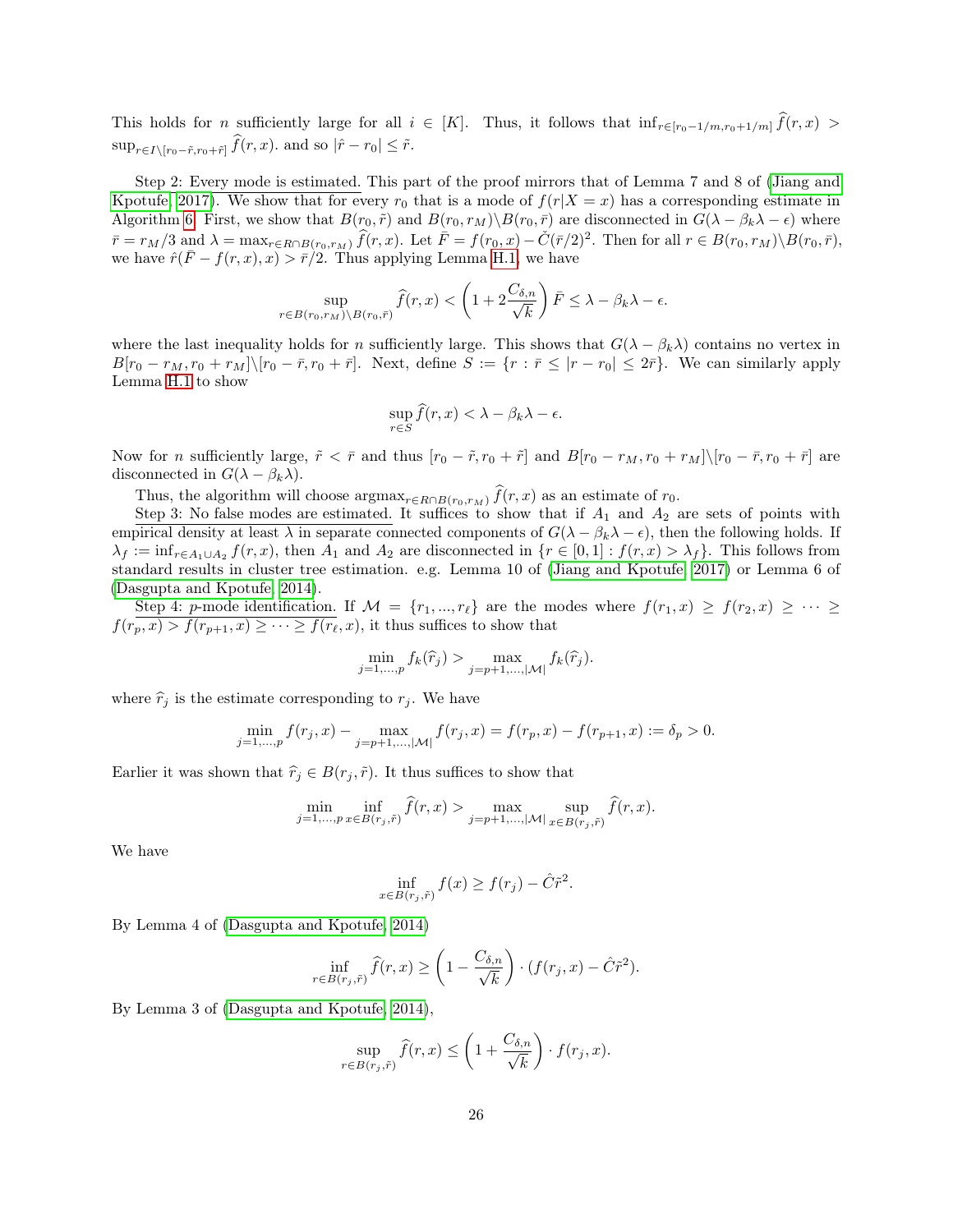Combining these two, for  $n$  sufficiently large,

$$
\left(1 - \frac{C_{\delta,n}}{\sqrt{k}}\right) \cdot (f(r_p, x) - \hat{C}\tilde{r}^2) \ge \left(1 + \frac{C_{\delta,n}}{\sqrt{k}}\right) \cdot f(r_{p+1}, x).
$$

The result follows immediately.

## I Proof of Contextual Bandit Results

Theorem [7.2](#page-10-1) follows from the result below.

<span id="page-26-0"></span>**Theorem I.1.** Let  $P(\Delta)$  represent the region of X where the gap between the p-mode of the best arm and the second best arm is at least  $\Delta$ . Formally:

$$
P(\Delta) := \{x \in \mathcal{X} : \{p\text{-}mode(f_i(r|X=x)) : i \in [k]\}_{(1)} - \{p\text{-}mode(f_i(r|X=x)) : i \in [k]\}_{(2)} > \Delta\},
$$

where  $S_{(i)}$  denotes the *i*-th largest element of a set with ties broken arbitrarily. Let  $\mathcal{M}_{i,x}(p)$  denote the p-th highest density mode of  $f_i(r|X = x)$  where ties are broken arbitrarily. Let  $Q(\Delta)$  represent the region of X where the p-mode is salient enough to be detected via a density difference of  $\Delta$ . Formally:

$$
Q(\Delta) := \{ x \in \mathcal{X} : \min_{i \in [K]} f_i(\mathcal{M}_{i,x}(p)) - f_i(\mathcal{M}_{i,x}(p+1)) > \Delta \}.
$$

If

$$
n > \max\left\{K \cdot (\log(1/\delta) + \log(K))^{(4\alpha + 2d + 2)/\alpha} (\Delta/3)^{-(4\alpha + 2d + 2)/\alpha} \log((\Delta/3)^{-(4\alpha + 2d + 2)/\alpha}), K \cdot \max_{i \in [K]} N_{f_i}\right\},\
$$

then Algorithm [7](#page-10-0) with confidence parameter  $\delta/K$  satsifies

$$
\mathbb{P}\left(\widehat{\pi}(x) = \pi(x) \ \forall x \in P(\Delta) \cap Q(\Delta)\right) > 1 - \delta.
$$

In particular, as  $\Delta \to 0$ ,  $\hat{\pi}$  gives the correct policy uniformly over X wherever the p-mode is well-defined and there exists a unique optimal arm.

*Proof of Theorem [I.1.](#page-26-0)* Let  $n_1 = n/K$ . In light of Theorem [H.4,](#page-24-0) it suffices to have  $n_1 \ge \max_{i \in [K]} N_{f_i}$  and

$$
\frac{(\log(1/\delta) + \log(K)) \log n_1}{n_1^{\alpha/(4\alpha + 2d + 2)}} \le \Delta/3.
$$

The latter is equivalent to

$$
\frac{n_1}{(\log(1/\delta) + \log(K))^{(4\alpha + 2d + 2)/\alpha}} (\log n_1)^{(4\alpha + 2d + 2)/\alpha} \ge (\Delta/3)^{-(4\alpha + 2d + 2)/\alpha}.
$$

It thus suffices to have

$$
n_1 \ge (\log(1/\delta) + \log(K))^{(4\alpha + 2d + 2)/\alpha} (\Delta/3)^{-(4\alpha + 2d + 2)/\alpha} \log((\Delta/3)^{-(4\alpha + 2d + 2)/\alpha}),
$$

as desired.

 $\Box$ 

 $\Box$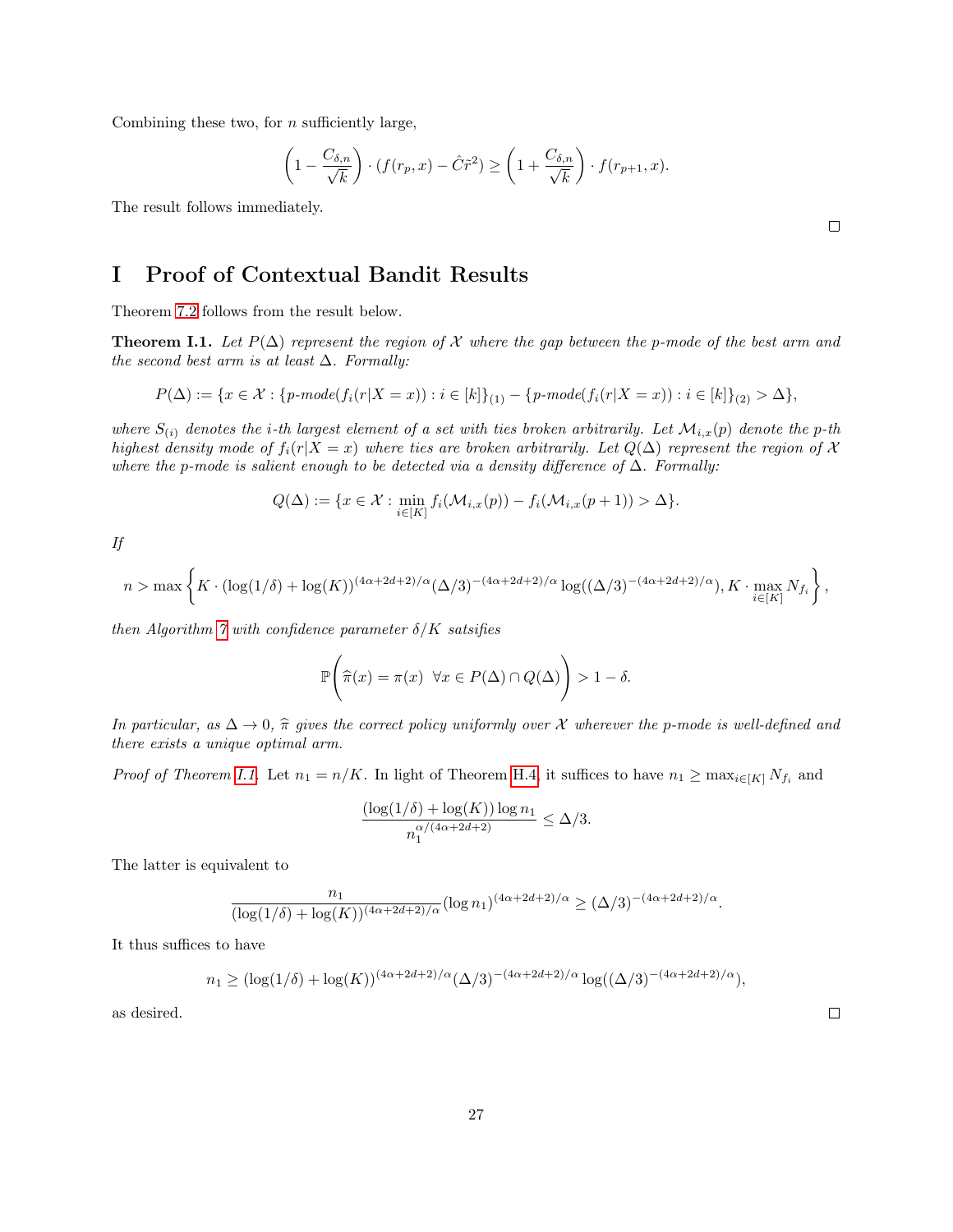#### J Infinite Armed Bandit Result and proof

Here, we consider the setting where the arms  $A$  is a compact subset of  $\mathbb{R}^d$ . Suppose that the reward density function of arm  $a \in \mathcal{A}$  at reward  $r \in [0,1]$  is  $f(r, a)$  where  $f : [0,1] \times \mathcal{A} \to \mathbb{R}$ . The goal is to find the top-arm defined by

$$
\mathop{\mathrm{argmax}}_{a \in \mathcal{A}} \mathrm{mode}(f(\cdot,a)).
$$

Our algorithm starts by initializing a ball of candidate arms, which contains the entire action space. Then, it repeats the following steps:  $(1)$  sample M arms from the candidate region,  $(2)$  run the UCB strategy on these  $M$  arms,  $(3)$  update the candidate region to the ball whose center is the best arm from the last step and half of the radius as before. We show that if M and P are chosen sufficiently large, the candidate region will always contain an optimal arm, until a certain point. After that point, we will remain within the desired error from the the optimal arm. We make the following regularity assumptions on  $f$ . The first is that  $f$  is

#### Algorithm 11 Zooming UCB Strategy

<span id="page-27-0"></span>Input: Total time n and confidence parameter  $\delta$ . M, number of arms to maintain in the active set, P, the length of time to maintain an active set before updating it.  $R_0$ , starting radius and  $A_0 \in \mathcal{A}$ .

Define  $S_a(t)$  be the rewards observed from arm  $a \in \mathcal{A}$  up to and include time t.

Let  $T_a(t)$  be the number of times arm a was pulled up to and including time t. i.e.  $|S_a(t)| = T_a(t)$ . Let A be a sample M arms uniformly on  $B(A_0, R_0) \cap A$ . This will be the set of active arms. for  $t = 1, ..., n$  do

if t modulo  $P \equiv 0$  then

Update

$$
A_0 = \underset{a \in \widetilde{\mathcal{A}}} {\operatorname{argmax}} \left\{ \widehat{\text{mode}}(S_a(t-1)) + \frac{\log(1/\delta) \cdot \log(T_a(t-1))}{(T_a(t-1))^{1/5}} \right\}.
$$

 $R_0 = R_0/2.$ 

Update A to a sample M arms uniformly on  $B(A_0, R_0) \cap A$ . end if Pull arm

$$
I_t = \underset{a \in \tilde{\mathcal{A}}}{\operatorname{argmax}} \left\{ \widehat{\text{mode}}(S_a(t-1)) + \frac{\log(1/\delta) \cdot \log(T_a(t-1))}{(T_a(t-1))^{1/5}} \right\}
$$

.

end for

Hölder continuous over the reward and arms.

#### Assumption A4 ()

• Let  $0 < \alpha \leq 1$ . For all  $a, a' \in \mathcal{A}, r, r' \in [0, 1]$ , the following holds.

$$
|f(r,a) - f(r',a')| \le C_{\alpha} |(r,a) - (r',a')|^{\alpha},
$$

where  $(r, a)$  represents the concatenation of r and a into a vector in  $\mathbb{R}^{d+1}$ .

- The local maxima of  $f(r, a)$  over  $r \in [0, 1]$  with  $a \in A$  fixed are singleton points for all  $a \in A$ .
- There exists  $\check{C}, \hat{C}, r_M > 0$  such that the following holds simulatenously for all  $a \in \mathcal{A}$ , r and  $x \in \mathcal{X}$ .

$$
\check{C}(r_0-r)^2 \le |f(r_0,a) - f(r,a)| \le \hat{C}(r_0-r)^2,
$$

for  $r \in B(r_0, r_M)$  where  $r_0$  is a mode of  $f(\cdot, a)$ .